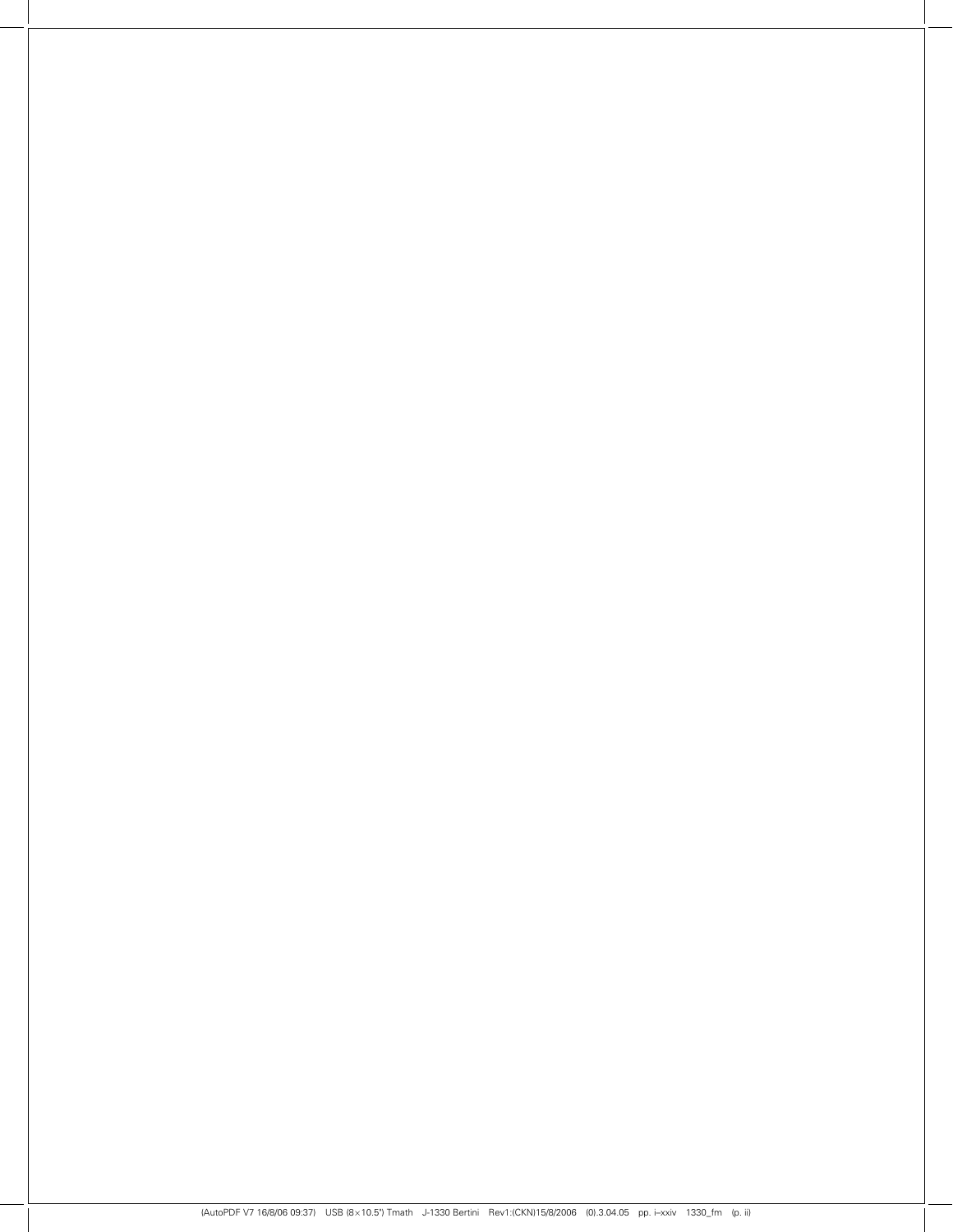# Biological Inorganic Chemistry

## Structure and Reactivity

Ivano Bertini University of Florence

Harry B. Gray California Institute of Technology

Edward I. Stiefel Princeton University

Joan Selverstone Valentine UCLA



UNIVERSITY SCIENCE BOOKS Sausalito, California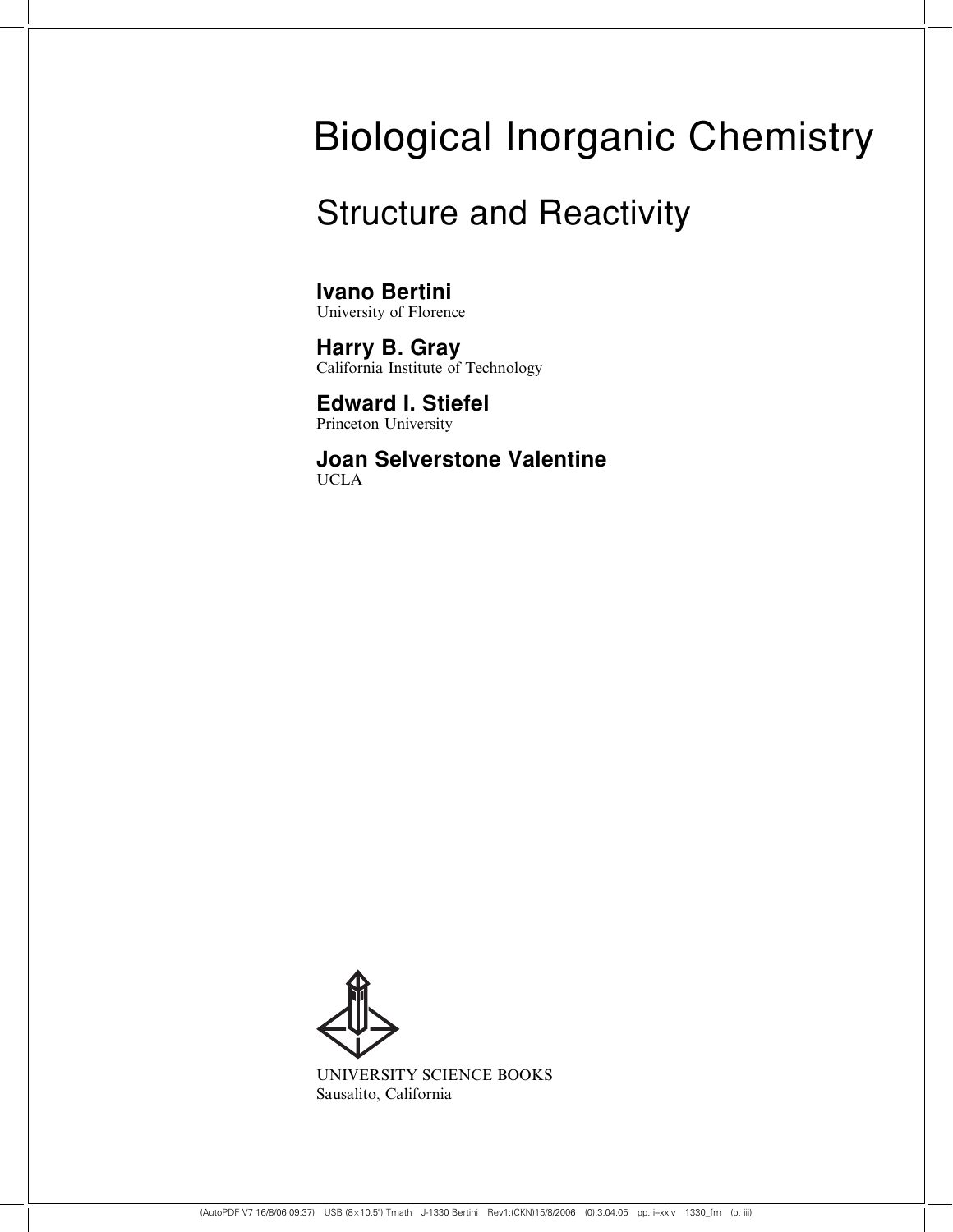University Science Books www.uscibooks.com

Production Manager: Mark Ong Manuscript Editor: Jeannette Stiefel Design: Mark Ong Cover Design: George Kelvin Illustrator: Lineworks Compositor: Asco Typesetters Printer & Binder: Maple-Vail Book Manufacturing Group

This book is printed on acid-free paper.

Copyright *6* 2007 by University Science Books

ISBN 10: 1-891389-43-2 ISBN 13: 978-1-891389-43-6

Reproduction or translation of any part of this work beyond that permitted by Section 107 or 108 of the 1976 United States Copyright Act without the permission of the copyright owner is unlawful. Requests for permission or further information should be addressed to the Permissions Department, University Science Books.

Library of Congress Cataloging-in-Publication Data

Biological inorganic chemistry : structure and reactivity / edited by Ivano Bertini . . . [et al.]. p. cm. Includes bibliographic references (p. ). ISBN 1-891389-43-2 (alk. paper) 1. Bioinorganic chemistry. I. Bertini, Ivano. QP531.B547 2006 612'.01524—dc22

#### 2006044712

Printed in the United States of America 10 9 8 7 6 5 4 3 2 1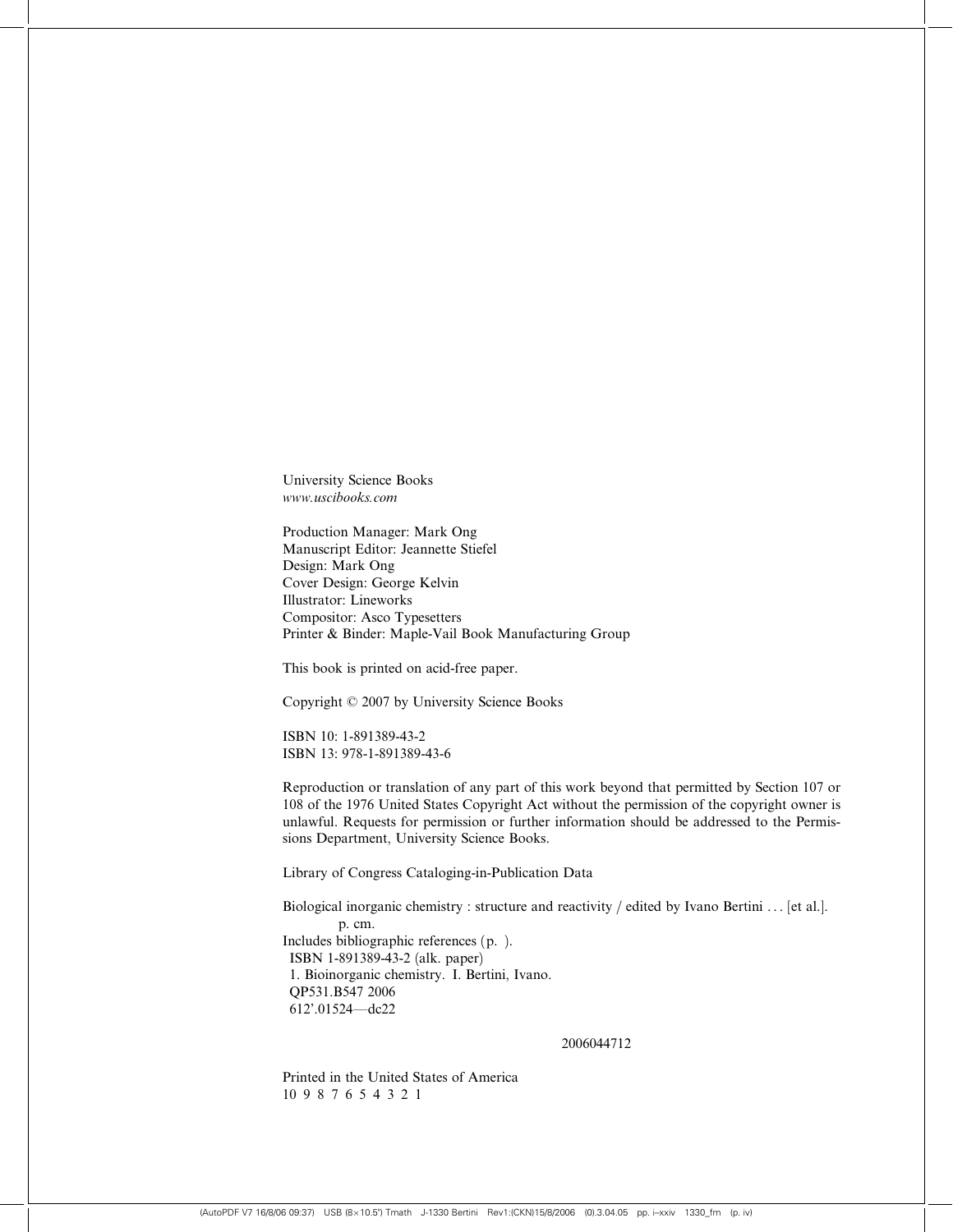# Contents in Brief

|                     | <b>List of Contributors</b>                                  | xvii           |
|---------------------|--------------------------------------------------------------|----------------|
|                     | Preface                                                      | xxi            |
|                     | Acknowledgements                                             | xxiii          |
| Chapter I           | <b>Introduction and Text Overview</b>                        | $\mathbf{1}$   |
| PART <sub>A</sub>   | <b>Overviews of Biological</b><br><b>Inorganic Chemistry</b> | 5              |
| Chapter II          | Bioinorganic Chemistry and the Biogeochemical Cycles         | $\overline{7}$ |
| Chapter III         | Metal lons and Proteins: Binding, Stability, and Folding     | 31             |
| Chapter IV          | <b>Special Cofactors and Metal Clusters</b>                  | 43             |
| Chapter V           | Transport and Storage of Metal lons in Biology               | 57             |
| Chapter VI          | <b>Biominerals and Biomineralization</b>                     | 79             |
| <b>Chapter VII</b>  | Metals in Medicine                                           | 95             |
| PART B              | <b>Metal Ion Containing Biological Systems</b>               | 137            |
| <b>Chapter VIII</b> | Metal Ion Transport and Storage                              | 139            |
| Chapter IX          | <b>Hydrolytic Chemistry</b>                                  | 175            |
| Chapter X           | Electron Transfer, Respiration, and Photosynthesis           | 229            |
| Chapter XI          | Oxygen Metabolism                                            | 319            |
| <b>Chapter XII</b>  | Hydrogen, Carbon, and Sulfur Metabolism                      | 443            |
| Chapter XIII        | Metalloenzymes with Radical Intermediates                    | 557            |
| Chapter XIV         | Metal Ion Receptors and Signaling                            | 613            |
|                     | Cell Biology, Biochemistry, and Evolution: Tutorial I        | 657            |
|                     | Fundamentals of Coordination Chemistry: Tutorial II          | 695            |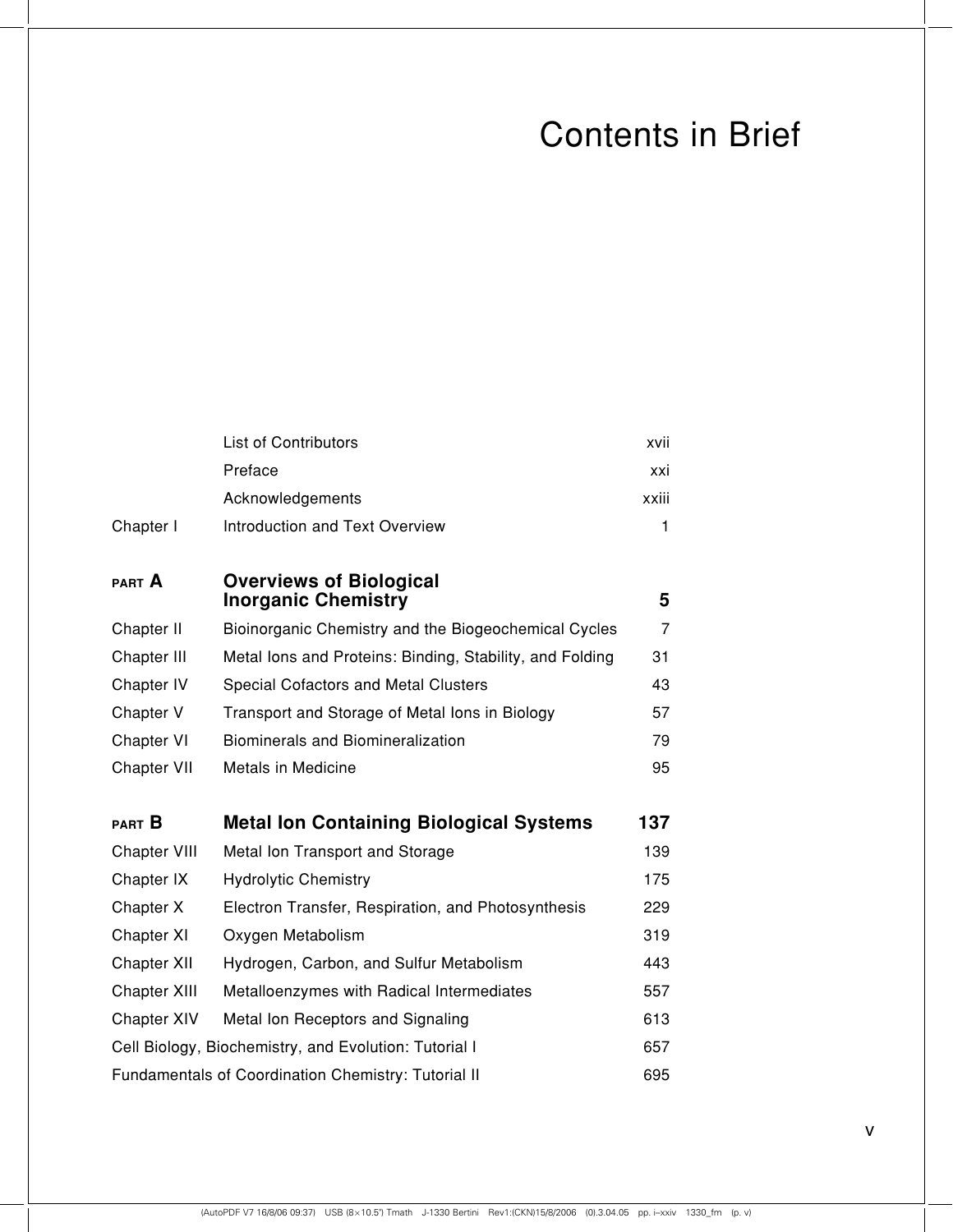vi Contents of Brief

| Appendix I   | Abbreviations                                    | 713  |
|--------------|--------------------------------------------------|------|
| Appendix II  | Glossary                                         | 717  |
| Appendix III | The Literature of Biological Inorganic Chemistry | 727  |
| Appendix IV  | Introduction to the Protein Data Bank (PDB)      | 729. |
|              |                                                  |      |

| Index | 731 |
|-------|-----|
|       |     |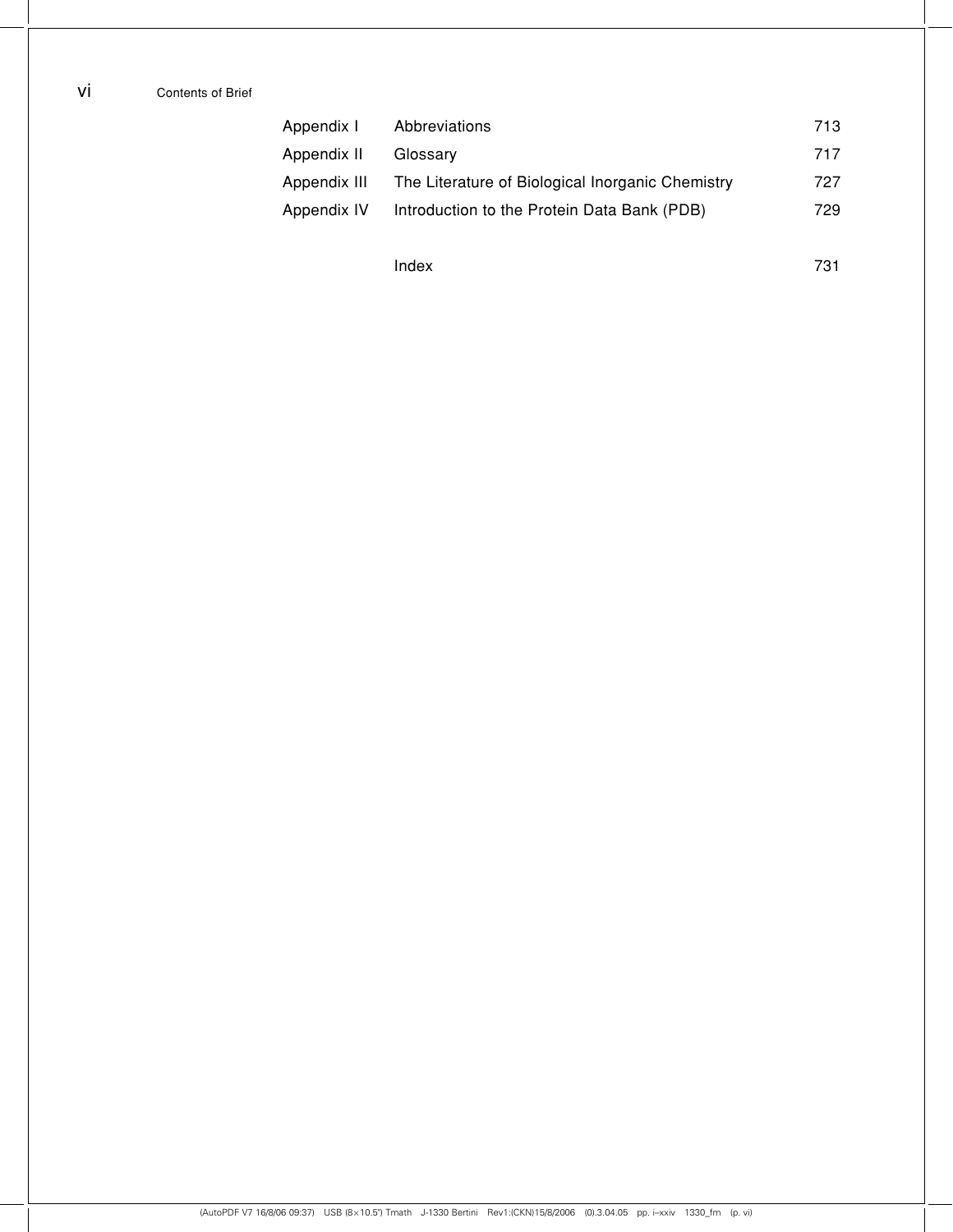# **Contents**

|             | <b>List of Contributors</b>                                                                                           | xvii        |
|-------------|-----------------------------------------------------------------------------------------------------------------------|-------------|
|             | Preface                                                                                                               | xxi         |
|             | Acknowledgements                                                                                                      | xxiii       |
| Chapter I   | Introduction and Text Overview<br>Ivano Bertini, Harry B. Gray, Edward I. Stiefel, and<br>Joan Selverstone Valentine  | 1           |
|             | The Elements of Life<br>I.1. I<br>I.2. Functional Roles of Biological Inorganic Elements<br>1.3. A Guide to This Text | 1<br>1<br>3 |
| PART A      | <b>Overviews of Biological</b><br><b>Inorganic Chemistry</b>                                                          | 5           |
| Chapter II  | Bioinorganic Chemistry and the Biogeochemical Cycles<br>Edward I. Stiefel                                             | 7           |
|             | II.1. Introduction                                                                                                    | 7           |
|             | II.2.<br>The Origin and Abundance of the Chemical Elements                                                            | 8           |
|             | II.3.<br>The Carbon/Oxygen/Hydrogen Cycles                                                                            | 12          |
|             | The Nitrogen Cycle<br>II.4.                                                                                           | 16          |
|             | II.5. The Sulfur Cycle<br>The Interaction and Integration of the Cycles<br>II.6.                                      | 20<br>24    |
|             | Conclusions<br>II.7.                                                                                                  | 29          |
| Chapter III | Metal lons and Proteins: Binding, Stability, and Folding<br>Ivano Bertini and Paola Turano                            | 31          |
|             | III.1.<br>Introduction                                                                                                | 31          |
|             | III.2.<br>The Metal Cofactor                                                                                          | 31          |
|             | III.3.<br>Protein Residues as Ligands for Metal lons                                                                  | 33          |
|             | III.4. Genome Browsing                                                                                                | 37          |
|             | III.5.<br>Folding and Stability of Metalloproteins                                                                    | 37          |
|             | Kinetic Control of Metal Ion Delivery<br>III.6.                                                                       | 40          |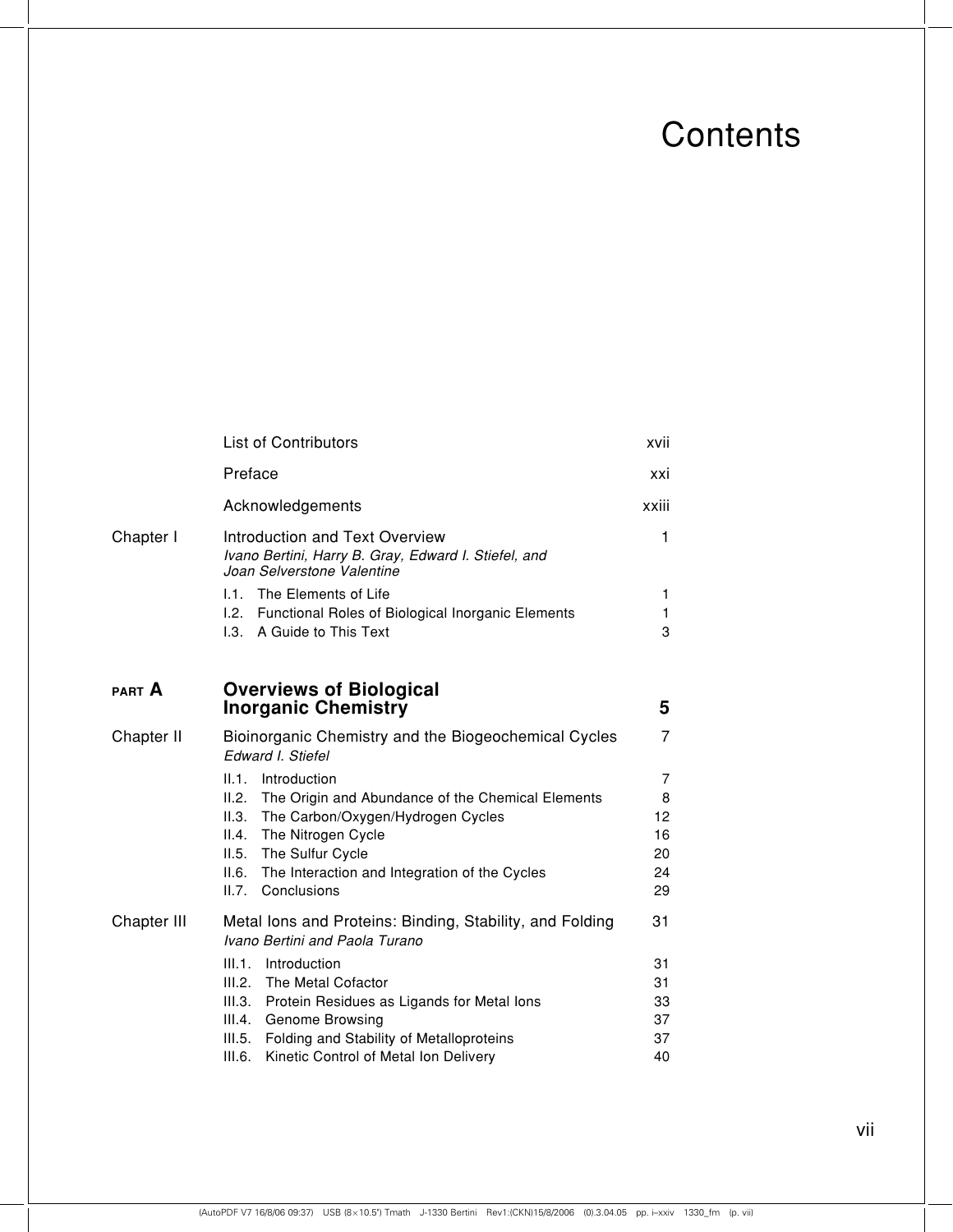| ı |  |  |  |
|---|--|--|--|
|   |  |  |  |
|   |  |  |  |

viii Contents

| Chapter IV          | <b>Special Cofactors and Metal Clusters</b><br>Lucia Banci, Ivano Bertini, Claudio Luchinat, and Paola Turano       | 43         |
|---------------------|---------------------------------------------------------------------------------------------------------------------|------------|
|                     | IV.1.<br>Why Special Metal Cofactors?                                                                               | 43         |
|                     | IV.2.<br>Types of Cofactors, Structural<br>Features, and Occurrence                                                 | 46         |
|                     | <b>Cofactor Biosynthesis</b><br>IV.3.                                                                               | 54         |
| Chapter V           | Transport and Storage of Metal lons in Biology<br>Thomas J. Lyons and David J. Eide                                 | 57         |
|                     | V.1.<br>Introduction                                                                                                | 57         |
|                     | V.2.<br>Metal Ion Bioavailability<br>General Properties of Transport Systems<br>V.3.                                | 59<br>61   |
|                     | V.4.<br>Iron Illustrates the Problems of Metal Ion Transport                                                        | 66         |
|                     | V.5.<br>Transport of Metal lons Other Than Iron                                                                     | 70         |
|                     | V.6.<br>Mechanisms of Metal Ion Storage and Resistance<br>Intracellular Metal Ion Transport and Trafficking<br>V.7. | 71<br>74   |
|                     | V.8.<br>Summary                                                                                                     | 76         |
| Chapter VI          | <b>Biominerals and Biomineralization</b><br>Stephen Mann                                                            | 79         |
|                     | VI.1. Introduction                                                                                                  | 79         |
|                     | VI.2.<br>Biominerals: Types and Functions<br>VI.3.                                                                  | 79<br>83   |
|                     | General Principles of Biomineralization<br>VI.4. Conclusions                                                        | 93         |
| <b>Chapter VII</b>  | Metals in Medicine<br>Peter J. Sadler, Christopher Muncie,<br>and Michelle A. Shipman                               | 95         |
|                     | VII.1. Introduction                                                                                                 | 95         |
|                     | VII.2. Metallotherapeutics                                                                                          | 96         |
|                     | VII.3. Imaging and Diagnosis<br>VII.4. Molecular Targets                                                            | 114<br>122 |
|                     | VII.5.<br>Metal Metabolism as a Therapeutic Target                                                                  | 129        |
|                     | VII.6. Conclusions                                                                                                  | 132        |
|                     |                                                                                                                     |            |
| PART B              | <b>Metal Ion Containing Biological Systems</b>                                                                      | 137        |
| <b>Chapter VIII</b> | Metal Ion Transport and Storage                                                                                     | 139        |
|                     | VIII.1.<br>Transferrin<br><b>Philip Aisen</b>                                                                       | 139        |
|                     | VIII.1.1.<br>Introduction: Iron Metabolism and<br>the Aqueous Chemistry of Iron                                     | 139        |
|                     | VIII.1.2.<br>Transferrin: The Iron Transporting<br>Protein of Complex Organisms                                     | 140        |
|                     | Iron-Donating Function of Transferrin<br>VIII.1.3.                                                                  | 141        |
|                     | Interaction of Transferrin with HFE<br>VIII.1.4.                                                                    | 143        |
|                     | <b>VIII.2.</b><br>Ferritin<br>Elizabeth C. Theil                                                                    | 144        |
|                     | Introduction: The Need for Ferritins<br>VIII.2.1.                                                                   | 144        |
|                     | VIII.2.2.<br>Ferritin: Nature's Nanoreactor                                                                         |            |

(AutoPDF V7 16/8/06 09:37) USB (8×10.5") Tmath J-1330 Bertini Rev1:(CKN)15/8/2006 (0).3.04.05 pp. i–xxiv 1330\_fm (p. viii)

for Iron and Oxygen 145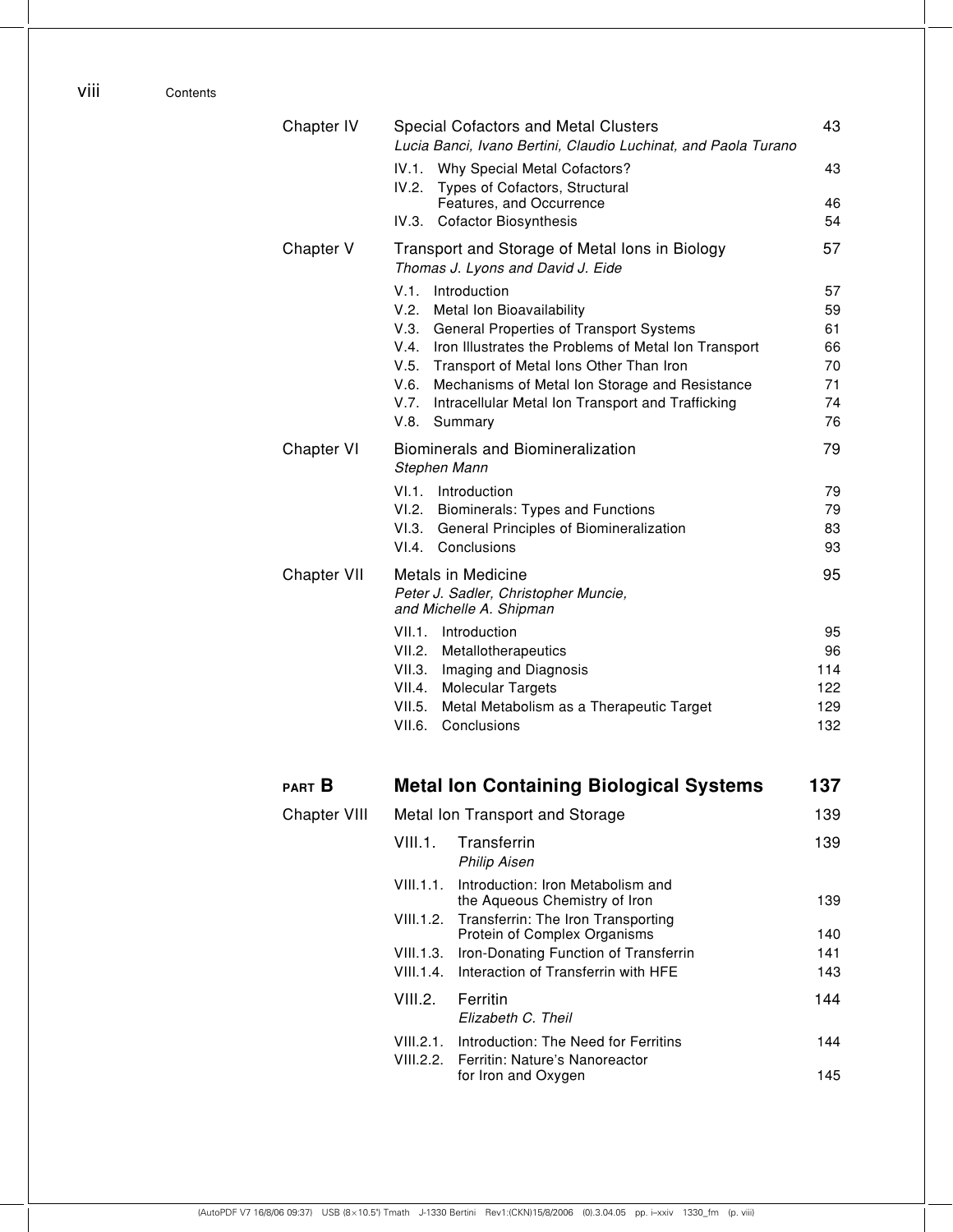### Contents ix

|            | VIII.3.        | Siderophores<br><b>Alison Butler</b>                                                          | 151        |
|------------|----------------|-----------------------------------------------------------------------------------------------|------------|
|            |                | VIII.3.1. Introduction: The Need for Siderophores<br>VIII.3.2. Siderophore Structures         | 151<br>151 |
|            |                | VIII.3.3. Thermodynamics of Ferric Ion<br><b>Coordination by Siderophores</b>                 | 152        |
|            | VIII.3.4.      | Outer-Membrane Receptor                                                                       |            |
|            |                | Proteins for Ferric Siderophores<br>VIII.3.5. Marine Siderophores                             | 153<br>154 |
|            |                |                                                                                               |            |
|            | <b>VIII.4.</b> | Metallothioneins<br>Hans-Juergen Hartmann and Ulrich Weser                                    | 156        |
|            | VIII.4.1.      | Introduction                                                                                  | 157        |
|            | VIII.4.2.      | <b>Classes of Metallothioneins</b>                                                            | 157        |
|            |                | VIII.4.3. Induction and Isolation                                                             | 157        |
|            | VIII.4.4.      | Structural and Spectroscopic Properties                                                       | 158        |
|            | VIII.4.5.      | Reactivity and Function                                                                       | 161        |
|            | <b>VIII.5.</b> | <b>Copper-Transporting ATPases</b><br>Bibudhendra Sarkar                                      | 163        |
|            |                | VIII.5.1. Introduction: Wilson and Menkes Diseases                                            | 163        |
|            | VIII.5.2.      | <b>Structure and Function</b>                                                                 | 163        |
|            | VIII.5.3.      | Metal Ion Binding and Conformational Changes                                                  | 165        |
|            | VIII.6.        | Metallochaperones<br>Thomas V. O'Halloran and Valeria Culotta                                 | 166        |
|            |                | VIII.6.1. Introduction                                                                        | 166        |
|            |                | VIII.6.2. The Need for Metallochaperones                                                      | 167        |
|            | VIII.6.3.      | COX <sub>17</sub>                                                                             | 169        |
|            | VIII.6.4. ATX1 |                                                                                               | 169        |
|            | VIII.6.5.      | Copper Chaperone for SOD1                                                                     | 171        |
|            | VIII.6.6.      | Metallochaperones for Other Metals?                                                           | 172        |
|            | VIII.6.7.      | <b>Concluding Remarks</b>                                                                     | 173        |
| Chapter IX |                | <b>Hydrolytic Chemistry</b>                                                                   | 175        |
|            | IX.1.          | Metal-Dependent Lyase and Hydrolase<br>Enzymes. (I) General Metabolism<br>J. A. Cowan         | 175        |
|            | IX.1.1.        | Introduction                                                                                  | 175        |
|            | IX.1.2.        | Magnesium                                                                                     | 176        |
|            | IX.1.3.        | Zinc                                                                                          | 179        |
|            | IX.1.4.        | Manganese                                                                                     | 183        |
|            | IX.2.          | Metal-Dependent Lyase and Hydrolase<br>Enzymes. (II) Nucleic Acid Biochemistry<br>J. A. Cowan | 185        |
|            | IX.2.1.        | Introduction                                                                                  | 185        |
|            | IX.2.2.        | Magnesium-Dependent Enzymes                                                                   | 185        |
|            | IX.2.3.        | Calcium                                                                                       | 192        |
|            | IX.2.4.        | Zinc                                                                                          | 194        |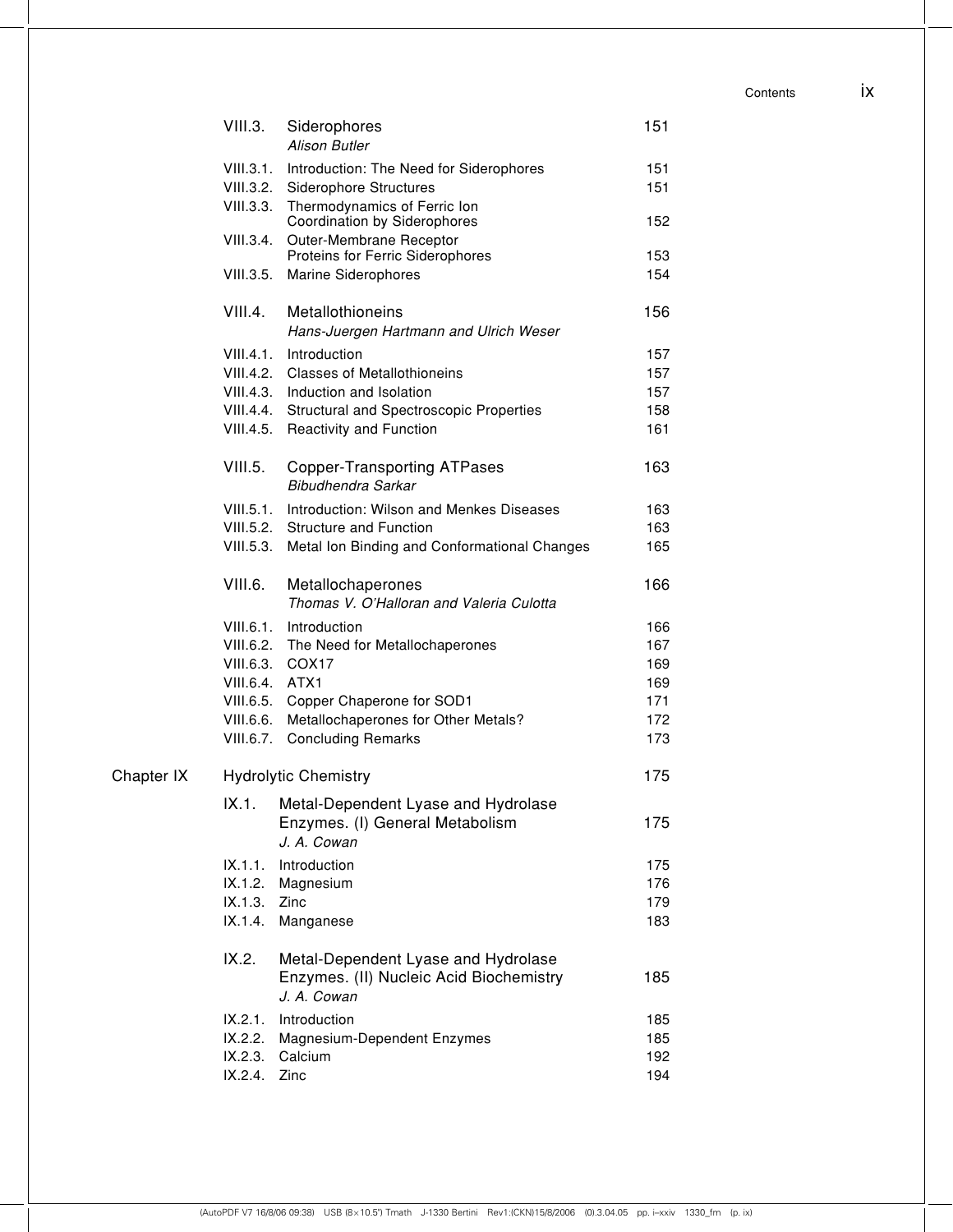x Contents

|           | IX.3.                                          | Urease<br>Stefano Ciurli                                                                                              | 198                             |
|-----------|------------------------------------------------|-----------------------------------------------------------------------------------------------------------------------|---------------------------------|
|           | IX.3.1.<br>IX.3.2.                             | Introduction<br>The Structure of Native Urease                                                                        | 198<br>199                      |
|           | IX.3.3.                                        | The Structure of Urease Complexed with<br><b>Transition State and Substrate Analogues</b>                             | 200                             |
|           | IX.3.4.<br>IX.3.5.                             | The Structure-Based Mechanism<br>The Structure of Urease Complexed                                                    | 202                             |
|           | IX.3.6.                                        | with Competitive Inhibitors<br>The Molecular Basis for <i>in vivo</i> Urease<br>Activation and Nickel Trafficking     | 204<br>206                      |
|           | IX.4.                                          | Aconitase                                                                                                             | 209                             |
|           |                                                | M. Claire Kennedy and Helmut Beinert                                                                                  |                                 |
|           | IX.4.1.                                        | Introduction                                                                                                          | 209                             |
|           | IX.4.2.                                        | Stereochemistry of the Citrate-<br><b>Isocitrate Isomerase Reaction</b>                                               | 210                             |
|           | IX.4.3.                                        | <b>Characterization and Function</b><br>of the Fe-S Cluster                                                           | 211                             |
|           | IX.4.4.                                        | Active Site Amino Acid Residues<br>and the Reaction Mechanism                                                         | 212                             |
|           | IX.4.5.                                        | <b>Cluster Reactivity and Cellular Function</b>                                                                       | 214                             |
|           | IX.5.                                          | Catalytic Nucleic Acids<br>Yi Lu                                                                                      | 215                             |
|           | IX.5.1.                                        | Introduction and Discovery<br>of Catalytic Nucleic Acids                                                              | 215                             |
|           | IX.5.2.                                        | Scope and Efficiency of Catalytic Nucleic Acids                                                                       | 216                             |
|           | IX.5.3.                                        | <b>Classification of Catalytic Nucleic</b><br>Acids with Hydrolytic Activity                                          | 217                             |
|           | IX.5.4.                                        | Metal lons as Important Cofactors<br>in Catalytic Nucleic Acids                                                       | 219                             |
|           | IX.5.5.                                        | Interactions between Metal lons<br>and Catalytic Nucleic Acids                                                        | 221                             |
|           | IX.5.6.                                        | The Role of Metal lons in<br>Catalytic Nucleic Acids                                                                  | 222                             |
|           | IX.5.7.                                        | Expanding the Repertoire of Catalytic<br>Nucleic Acids with Transition Metal lons                                     | 225                             |
|           |                                                | IX.5.8. Application of Catalytic Nucleic Acids                                                                        | 225                             |
|           | IX.5.9.                                        | From Metalloproteins to<br>Metallocatalytic Nucleic Acids                                                             | 226                             |
| Chapter X |                                                | Electron Transfer, Respiration, and Photosynthesis                                                                    | 229                             |
|           | $X.1$ .                                        | <b>Electron-Transfer Proteins</b><br>Lucia Banci, Ivano Bertini,<br>Claudio Luchinat, and Paola Turano                | 229                             |
|           | X.1.1.<br>X.1.2.<br>X.1.3.<br>X.1.4.<br>X.1.5. | Introduction<br>Determinants of Reduction Potentials<br>Iron-Sulfur Proteins<br>Cytochromes<br><b>Copper Proteins</b> | 229<br>230<br>239<br>245<br>250 |
|           | X.1.6.<br>X.1.7.                               | A Further Comment on<br>the Size of the Cofactor<br>Donor-Acceptor Interactions                                       | 254<br>255                      |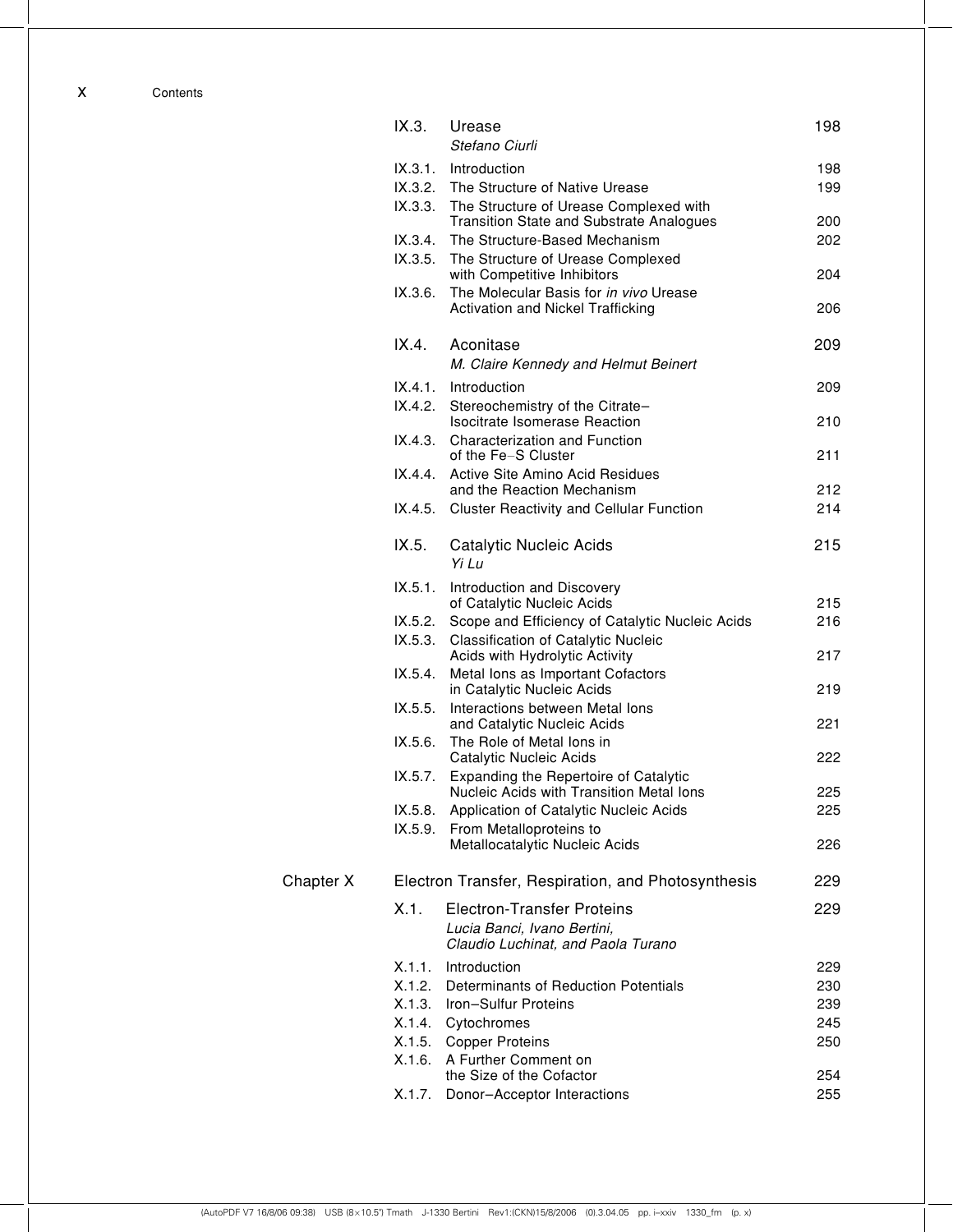### Contents XI

| X.2.    | Electron Transfer through Proteins<br>Harry B. Gray and Jay R. Winkler                             | 261 |
|---------|----------------------------------------------------------------------------------------------------|-----|
| X.2.1.  | Introduction                                                                                       | 261 |
| X.2.2.  | <b>Basic Concepts</b>                                                                              | 261 |
| X.2.3.  | Semiclassical Theory of Electron Transfer                                                          | 264 |
| X.3.    | Photosynthesis and Respiration<br>Shelagh Ferguson-Miller,<br>Gerald T. Babcock, and Charles Yocum | 278 |
| X.3.1.  | Introduction                                                                                       | 278 |
| X.3.2.  | Qualitative Aspects of Mitchell's Chemiosmotic<br>Hypothesis for Phosphorylation                   | 279 |
| X.3.3.  | An Interlude: Reduction Potentials                                                                 | 279 |
| X.3.4.  | Maximizing Free Energy and ATP Production                                                          | 281 |
| X.3.5.  | Quantitative Aspects of Mitchell's Chemiosmotic                                                    |     |
|         | Hypothesis for Phosphorylation                                                                     | 283 |
| X.3.6.  | Cellular Structures Involved in the Energy                                                         |     |
|         | Transduction Process: Similarities among<br>Bacteria, Mitochondria, and Chloroplasts               | 284 |
| X.3.7.  | The Respiratory Chain                                                                              | 285 |
| X.3.8.  | The Photosynthetic Electron-Transfer Chain                                                         | 291 |
| X.3.9.  | A Common Underlying Theme in Biological                                                            |     |
|         | O <sub>2</sub> /H <sub>2</sub> O Metabolism: Metalloradical Active Sites                           | 299 |
| X.4.    | Dioxygen Production: Photosystem II<br>Charles Yocum and Gerald T. Babcock                         | 302 |
| X.4.1.  | Introduction                                                                                       | 302 |
| X.4.2.  | Photosystem II Activity: Light-Catalyzed<br>Two- and Four-Electron Redox Chemistry                 | 303 |
| X.4.3.  | Photosystem II Protein Structure<br>and Redox Cofactors                                            | 305 |
| X.4.4.  | Inorganic lons of PSII                                                                             | 308 |
| X.4.5.  | Modeling the Structure of the PSII Mn Cluster                                                      | 313 |
| X.4.6.  | Proposals for the Mechanism of<br>Photosynthetic Water Oxidation                                   | 314 |
|         | Oxygen Metabolism (co-edited by Lawrence Que, Jr.)                                                 | 319 |
|         |                                                                                                    |     |
| XI.1.   | Dioxygen Reactivity and Toxicity<br>Joan Selverstone Valentine                                     | 319 |
| XI.1.1. | Introduction                                                                                       | 319 |
| XI.1.2. | Chemistry of Dioxygen                                                                              | 320 |
| XI.1.3. | Dioxygen Toxicity                                                                                  | 325 |
| X1.2.   | Superoxide Dismutases and Reductases<br>Joan Selverstone Valentine                                 | 331 |
| XI.2.1. | Introduction                                                                                       | 331 |
| XI.2.2. | <b>Superoxide Chemistry</b>                                                                        | 332 |
| XI.2.3. | Superoxide Dismutase and Superoxide<br>Reductase Mechanistic Principles                            | 333 |
| XI.2.4. | Superoxide Dismutase and<br>Superoxide Reductase Enzymes                                           | 335 |

Chapter XI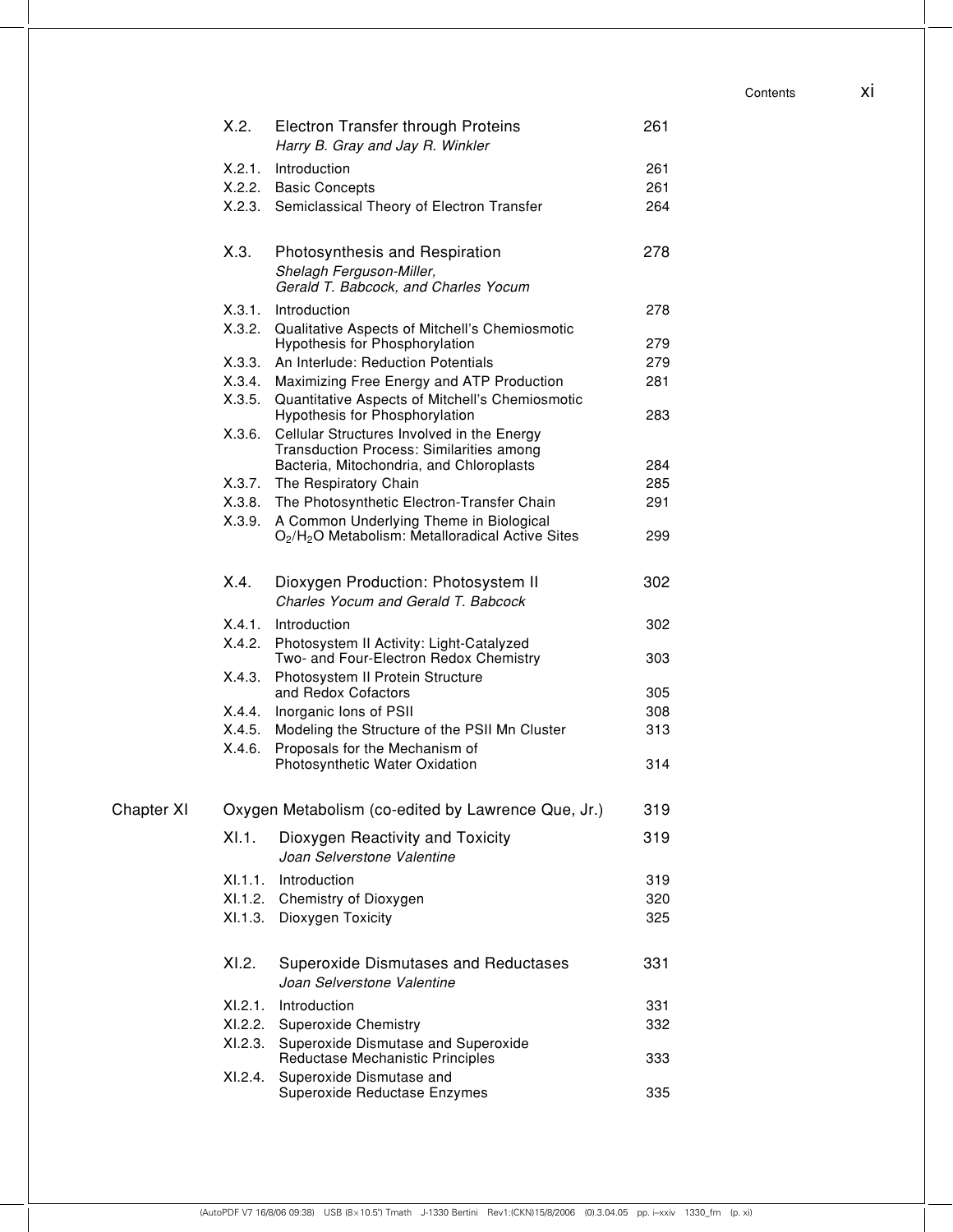xii Contents

| XI.3.               | <b>Peroxidase and Catalases</b><br>Thomas L. Poulos                       | 343 |
|---------------------|---------------------------------------------------------------------------|-----|
| X <sub>L</sub> 3.1. | Introduction                                                              | 343 |
| X1.3.2.             | <b>Overall Structure</b>                                                  | 344 |
| X <sub>L</sub> 3.3. | Active-Site Structure                                                     | 345 |
| X <sub>L</sub> 3.4. | Mechanism                                                                 | 346 |
| X1.3.5.             | Reduction of Compounds I and II                                           | 350 |
|                     |                                                                           |     |
| X1.4.               | Dioxygen Carriers                                                         | 354 |
|                     | Geoffrey B. Jameson and James A. Ibers                                    |     |
| XI.4.1.             | Introduction: Biological Dioxygen<br><b>Transport Systems</b>             | 354 |
| XI.4.2.             | Thermodynamic and Kinetic                                                 |     |
|                     | Aspects of Dioxygen Transport                                             | 357 |
| XI.4.3.             | Cooperativity and Dioxygen Transport                                      | 358 |
| $X1.4.4$ .          | <b>Biological Dioxygen Carriers</b>                                       | 361 |
| X1.4.5.             | Protein Control of the Chemistry of<br>Dioxygen, Iron, Copper, and Cobalt | 370 |
| XI.4.6.             | Structural Basis of Ligand                                                |     |
|                     | Affinities of Dioxygen Carriers                                           | 377 |
| X1.4.7.             | <b>Final Remarks</b>                                                      | 385 |
|                     |                                                                           |     |
| X1.5.               | Dioxygen Activating Enzymes                                               | 388 |
|                     | Lawrence Que, Jr.                                                         |     |
| XI.5.1.             | Introduction: Converting                                                  |     |
|                     | <b>Carriers into Activators</b>                                           | 388 |
| XI.5.2.             | Mononuclear Nonheme Metal                                                 |     |
|                     | Centers That Activate Dioxygen                                            | 400 |
|                     |                                                                           |     |
| XI.6.               | Reducing Dioxygen to Water:                                               |     |
|                     | Cytochrome c Oxidase                                                      | 413 |
|                     | Shinya Yoshikawa                                                          |     |
| X <sub>L</sub> 6.1. | Introduction                                                              | 414 |
| XI.6.2.             | Lessons from the X-Ray Structures of                                      |     |
|                     | Bovine Heart Cytochrome c Oxidase                                         | 415 |
| XI.6.3.             | <b>Reaction Mechanism</b>                                                 | 419 |
|                     |                                                                           |     |
| X1.7.               | Reducing Dioxygen to Water:                                               |     |
|                     | Multi-Copper Oxidases                                                     | 427 |
|                     | Peter F. Lindley                                                          |     |
| X1.7.1.             | Introduction                                                              | 427 |
|                     | XI.7.2. Occurrence and General Properties                                 | 427 |
|                     | XI.7.3. Functions                                                         | 428 |
|                     | XI.7.4. X-Ray Structures                                                  | 429 |
| X1.7.5.             | Structure-Function Relationships                                          | 435 |
|                     | XI.7.6. Perspectives                                                      | 437 |
|                     |                                                                           |     |
| XI.8.               | Reducing Dioxygen to Water:                                               |     |
|                     | <b>Mechanistic Considerations</b>                                         | 440 |
|                     | Lawrence Que, Jr.                                                         |     |
|                     |                                                                           |     |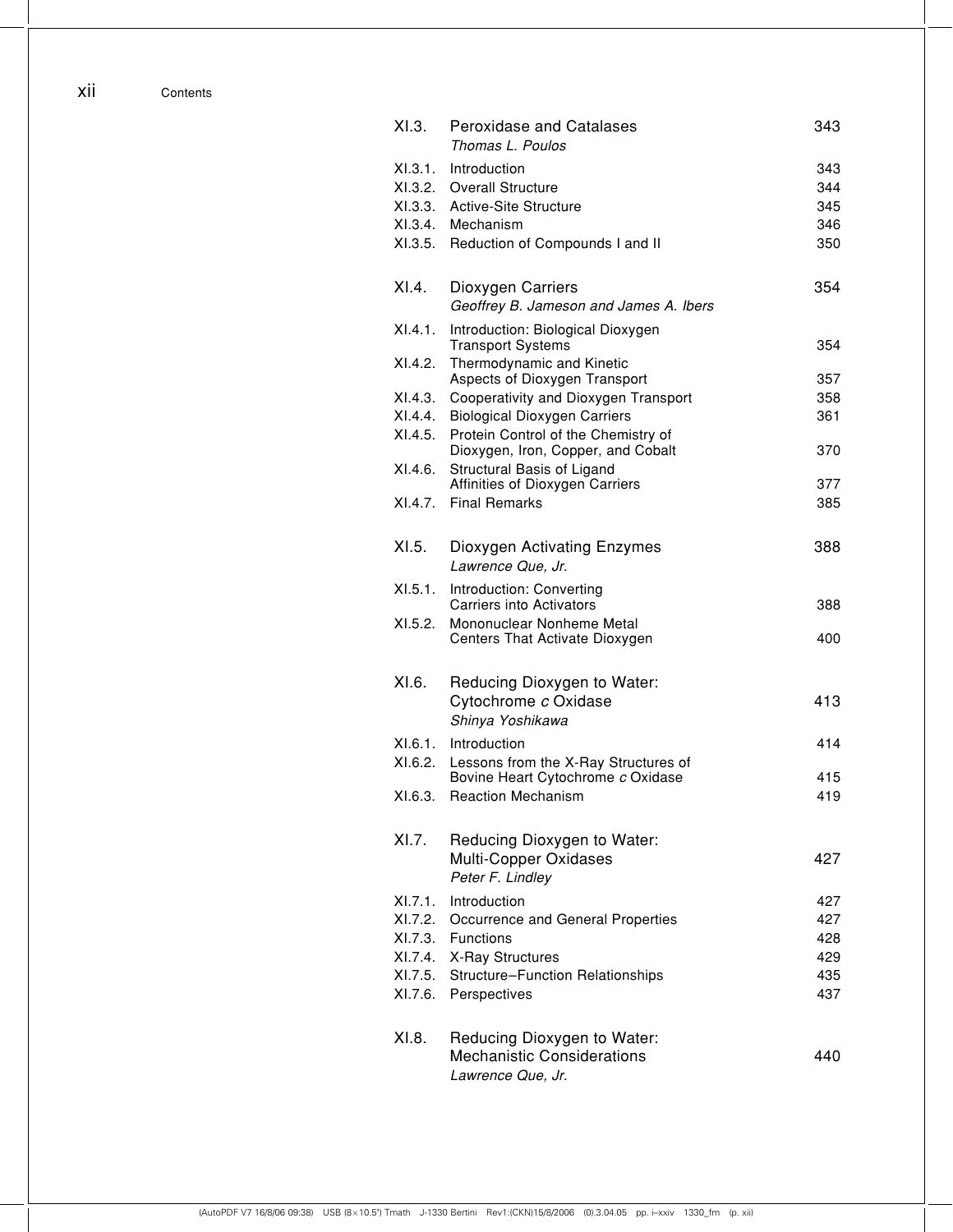Contents **Xiii** 

| Chapter XII |           | Hydrogen, Carbon, and Sulfur Metabolism                                                    | 443 |  |
|-------------|-----------|--------------------------------------------------------------------------------------------|-----|--|
|             | XII.1.    | Hydrogen Metabolism and Hydrogenase<br>Michael J. Maroney                                  | 443 |  |
|             | XII.1.1.  | Introduction: Microbiology and                                                             |     |  |
|             |           | Biochemistry of Hydrogen                                                                   | 443 |  |
|             | XII.1.2.  | <b>Hydrogenase Structures</b>                                                              | 444 |  |
|             | XII.1.3.  | Biosynthesis                                                                               | 447 |  |
|             | XII.1.4.  | <b>Hydrogenase Reaction Mechanism</b>                                                      | 447 |  |
|             | XII.1.5.  | Regulation by Hydrogen                                                                     | 450 |  |
|             | XII.2.    | Metalloenzymes in the Reduction                                                            |     |  |
|             |           | of One-Carbon Compounds                                                                    | 452 |  |
|             |           | Stephen W. Ragsdale                                                                        |     |  |
|             | XII.2.1.  | Introduction: Metalloenzymes in the<br>Reduction of One-Carbon Compounds                   |     |  |
|             |           | to Methane and Acetic Acid                                                                 | 452 |  |
|             | XII.2.2.  | Electron Donors and Acceptors for                                                          |     |  |
|             |           | <b>One-Carbon Redox Reactions</b>                                                          | 455 |  |
|             | XII.2.3.  | Conversion to the "Formate" Oxidation Level<br>by Two-Electron Reduction of Carbon Dioxide | 455 |  |
|             | XII.2.4.  | Conversion from the "Formate"                                                              |     |  |
|             |           | through the "Formaldehyde" to<br>the "Methanol" Oxidation Level                            | 458 |  |
|             | XII.2.5.  | Interconversions at the Methyl                                                             |     |  |
|             |           | Level: Methyltransferases                                                                  | 459 |  |
|             | XII.2.6.  | Methyl Group Reduction or Carbonylation                                                    | 461 |  |
|             | XII.2.7.  | Summary                                                                                    | 464 |  |
|             | XII.3.    | <b>Biological Nitrogen Fixation and Nitrification</b><br>William E. Newton                 | 468 |  |
|             | XII.3.1.  | Introduction                                                                               | 468 |  |
|             | XII.3.2.  | Biological Nitrogen Fixation: When and How<br>Did Biological Nitrogen Fixation Evolve?     | 469 |  |
|             | XII.3.3.  | Nitrogen-Fixing Organisms and Crop Plants                                                  | 470 |  |
|             | XII.3.4.  | Relationships among Nitrogenases                                                           | 471 |  |
|             | XII.3.5.  | Structures of the Mo-Nitrogenase                                                           |     |  |
|             |           | Component Proteins and Their Complex                                                       | 474 |  |
|             | XII.3.6.  | Mechanism of Nitrogenase Action                                                            | 480 |  |
|             | XII.3.7.  | Future Perspectives for Nitrogen Fixation                                                  | 485 |  |
|             | XII.3.8.  | Biological Nitrification: What Is Nitrification?                                           | 485 |  |
|             | XII.3.9.  | Enzymes Involved in Nitrification                                                          | 485 |  |
|             | XII.3.10. | by Autotrophic Organisms<br>Nitrification by Heterotrophic Organisms                       | 490 |  |
|             | XII.3.11. | Anaerobic Ammonia Oxidation (Anammox)                                                      | 491 |  |
|             | XII.3.12. | <b>Future Perspectives for Nitrification</b>                                               | 491 |  |
|             |           |                                                                                            |     |  |
|             | XII.4.    | Nitrogen Metabolism: Denitrification<br>Bruce A. Averill                                   | 494 |  |
|             | XII.4.1.  | Introduction                                                                               | 494 |  |
|             | XII.4.2.  | The Enzymes of Denitrification                                                             | 494 |  |
|             | XII.4.3.  | Summary                                                                                    | 505 |  |
|             |           |                                                                                            |     |  |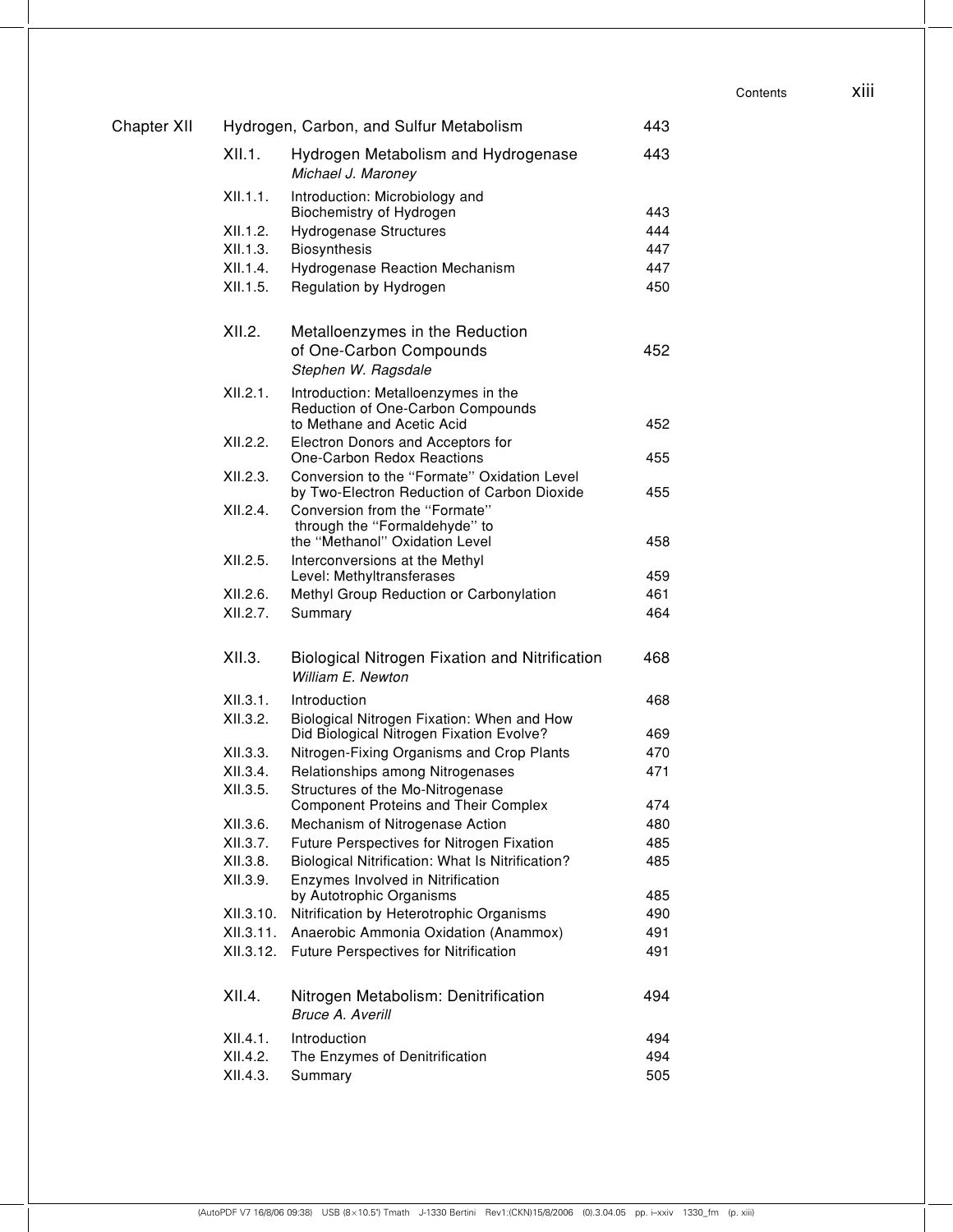xiv Contents

Chapter<br>

|      | XII.5.                 | Sulfur Metabolism<br>António V. Xavier and Jean LeGall                             | 508        |
|------|------------------------|------------------------------------------------------------------------------------|------------|
|      | XII.5.1.               | Introduction                                                                       | 508        |
|      | XII.5.2.               | <b>Biological Role of Sulfur Compounds</b>                                         | 509        |
|      | XII.5.3.               | <b>Biological Sulfur Cycle</b>                                                     | 510        |
|      | XII.6.                 | Molybdenum Enzymes<br>Jonathan McMaster, C. David Garner, and<br>Edward I. Stiefel | 518        |
|      | XII.6.1.               | Introduction                                                                       | 518        |
|      | XII.6.2.               | The Active Sites of the Molybdenum Enzymes                                         | 521        |
|      | XII.6.3.               | Molybdenum Enzymes                                                                 | 530        |
|      | XII.6.4.               | Conclusions                                                                        | 542        |
|      | XII.7.                 | <b>Tungsten Enzymes</b><br>Roopali Roy and Michael W. W. Adams                     | 545        |
|      | XII.7.1.               | Introduction                                                                       | 545        |
|      | XII.7.2.               | <b>Biochemical Properties of Tungstoenzymes</b>                                    | 546        |
|      | XII.7.3.               | <b>Structural Properties of Tungstoenzymes</b>                                     | 550        |
|      | XII.7.4.               | Spectroscopic Properties of Tungstoenzymes                                         | 552        |
|      | XII.7.5.               | Mechanism of Action of Tungstoenzymes                                              | 553        |
|      | XII.7.6.               | <b>Tungsten Model Complexes</b>                                                    | 554        |
|      | XII.7.7.               | Tungsten versus Molybdenum                                                         | 555        |
| XIII |                        | Metalloenzymes with Radical Intermediates                                          | 557        |
|      | XIII.1.                | Introduction to Free Radicals<br>James W. Whittaker                                | 557        |
|      | XIII.1.1.              | Introduction                                                                       | 557        |
|      | XIII.1.2.              | Free Radical Stability and Reactivity                                              | 559        |
|      | XIII.1.3.              | Electron Paramagnetic Resonance Spectroscopy                                       | 560        |
|      | XIII.1.4.              | <b>Biological Radical Complexes</b>                                                | 560        |
|      | XIII.2.                | Cobalamins<br>JoAnne Stubbe                                                        | 562        |
|      | XIII.2.1.              | Introduction                                                                       | 562        |
|      | XIII.2.2.              | Nomenclature and Chemistry                                                         | 562        |
|      | XIII.2.3.<br>XIII.2.4. | Enzyme Systems Using AdoCbl<br>Unresolved Issues in AdoCbl                         | 565        |
|      |                        | <b>Requiring Enzymes</b>                                                           | 569        |
|      | XIII.2.5.              | <b>MeCbl Using Methionine</b><br>Synthase as a Case Study                          | 570        |
|      | XIII.2.6.              | Unresolved Issues in Methyl<br><b>Transfer Reactions with MeCbl</b>                | 572        |
|      | XIII.3.                | Ribonucleotide Reductases<br>Marc Fontecave                                        | 575        |
|      | XIII.3.1.              | Introduction: Three Classes of                                                     |            |
|      | XIII.3.2.              | <b>Ribonucleotide Reductases</b><br>Mechanisms of Radical Formation                | 575        |
|      | XIII.3.3.              | Conclusions                                                                        | 577<br>580 |
|      |                        |                                                                                    |            |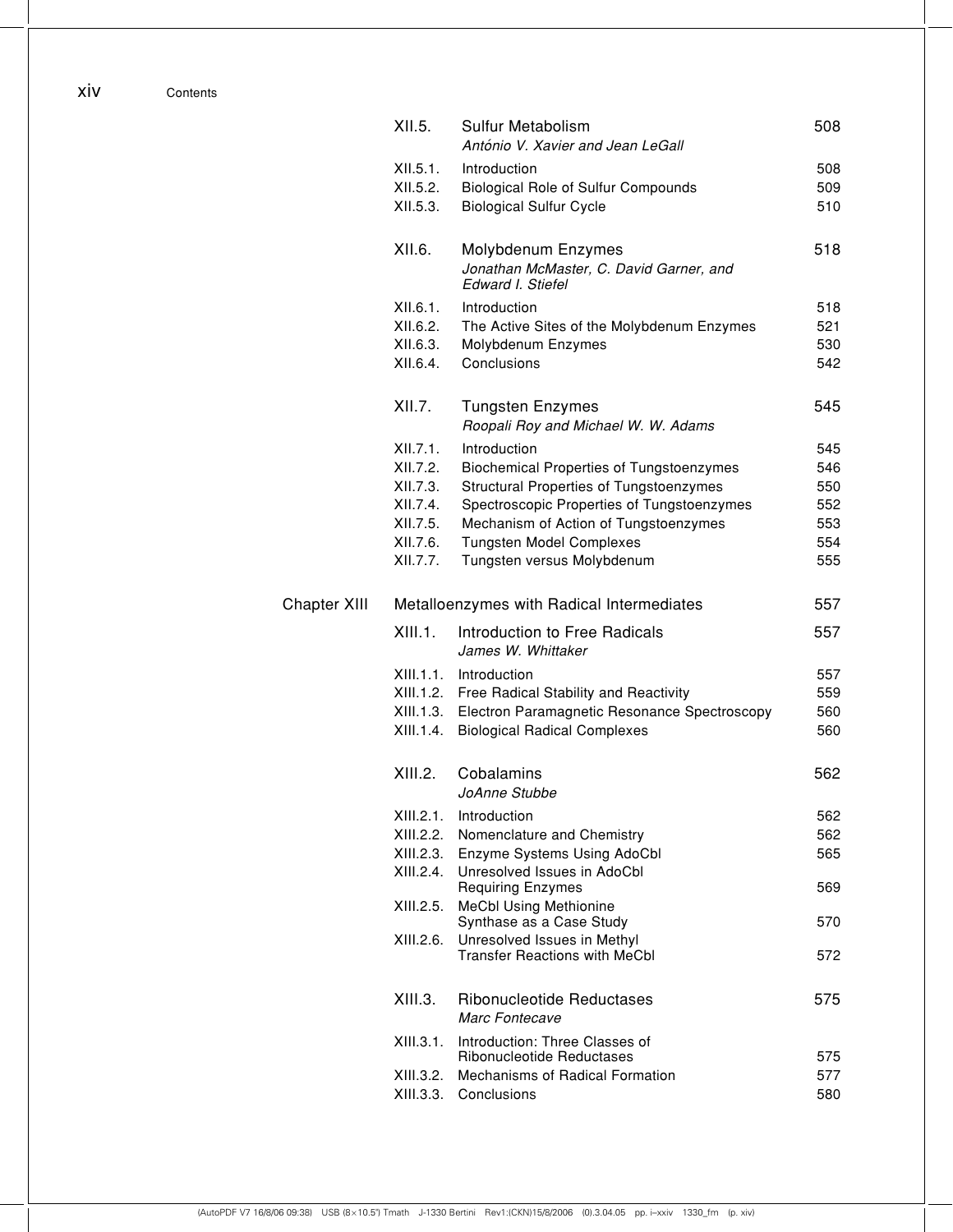Contents xv

|             | XIII.4.                           | Fe-S Clusters in Radical Generation<br>Joan B. Broderick                  | 582 |
|-------------|-----------------------------------|---------------------------------------------------------------------------|-----|
|             |                                   | XIII.4.1. Introduction                                                    | 582 |
|             |                                   | XIII.4.2. Glycyl Radical Generation                                       | 586 |
|             |                                   | XIII.4.3. Isomerization Reactions                                         | 589 |
|             |                                   | XIII.4.4. Cofactor Biosynthesis                                           | 590 |
|             |                                   | XIII.4.5. DNA Repair                                                      | 592 |
|             | XIII.4.6.                         | Radical-SAM Enzymes: Unifying Themes                                      | 593 |
|             | XIII.5.                           | Galactose Oxidase                                                         | 595 |
|             |                                   | James A. Whittaker                                                        |     |
|             |                                   | XIII.5.1. Introduction                                                    | 595 |
|             |                                   | XIII.5.2. Active Site Structure                                           | 596 |
|             |                                   | XIII.5.3. Oxidation-Reduction Chemistry                                   | 597 |
|             |                                   | XIII.5.4. Catalytic Turnover Mechanism                                    | 598 |
|             |                                   | XIII.5.5. Mechanism of Cofactor Biogenesis                                | 600 |
|             | XIII.6.                           | <b>Amine Oxidases</b><br>David M. Dooley                                  | 601 |
|             |                                   | XIII.6.1. Introduction                                                    | 601 |
|             | XIII.6.2.                         | Structural Characterization                                               | 602 |
|             | XIII.6.3.                         | Structure-Function Relationship                                           | 604 |
|             |                                   | XIII.6.4. Mechanistic Considerations                                      | 604 |
|             |                                   | XIII.6.5. Biogenesis of Amine Oxidases                                    | 606 |
|             | XIII.6.6.                         | Conclusion                                                                | 606 |
|             | XIII.7.                           | Lipoxygenase<br>Judith Klinman and Keith Rickert                          | 607 |
|             |                                   | XIII.7.1. Introduction                                                    | 607 |
|             |                                   | XIII.7.2. Structure                                                       | 608 |
|             |                                   | XIII.7.3. Mechanism                                                       | 608 |
|             |                                   | XIII.7.4. Kinetics                                                        | 611 |
| Chapter XIV | Metal Ion Receptors and Signaling |                                                                           | 613 |
|             | XIV.1.                            | Metalloregulatory Proteins<br>Dennis R. Winge                             | 613 |
|             | XIV.1.1.                          | Introduction: Structural Metal Sites                                      | 613 |
|             | XIV.1.2.                          | <b>Structural Zn Domains</b>                                              | 614 |
|             | XIV.1.3.                          | Metal Ion Signaling                                                       | 618 |
|             | XIV.1.4.                          | <b>Metalloregulatory Proteins</b>                                         | 620 |
|             | XIV.1.5.                          | Metalloregulation of Transcription                                        | 620 |
|             | XIV.1.6.                          | Metalloregulation of Post-                                                |     |
|             |                                   | <b>Transcriptional Processes</b>                                          | 625 |
|             | XIV.1.7.                          | Post-Translational Metalloregulation                                      | 626 |
|             | XIV.2.                            | <b>Structural Zinc-Binding Domains</b><br>John S. Magyar and Paola Turano | 628 |
|             | XIV.2.1.                          | Introduction                                                              | 628 |
|             | XIV.2.2.                          | Molecular and Macromolecular Interactions                                 | 628 |
|             | XIV.2.3.                          | Metal Coordination and Substitution                                       | 630 |
|             | XIV.2.4.                          | Zinc Fingers and Protein Design                                           | 632 |
|             |                                   |                                                                           |     |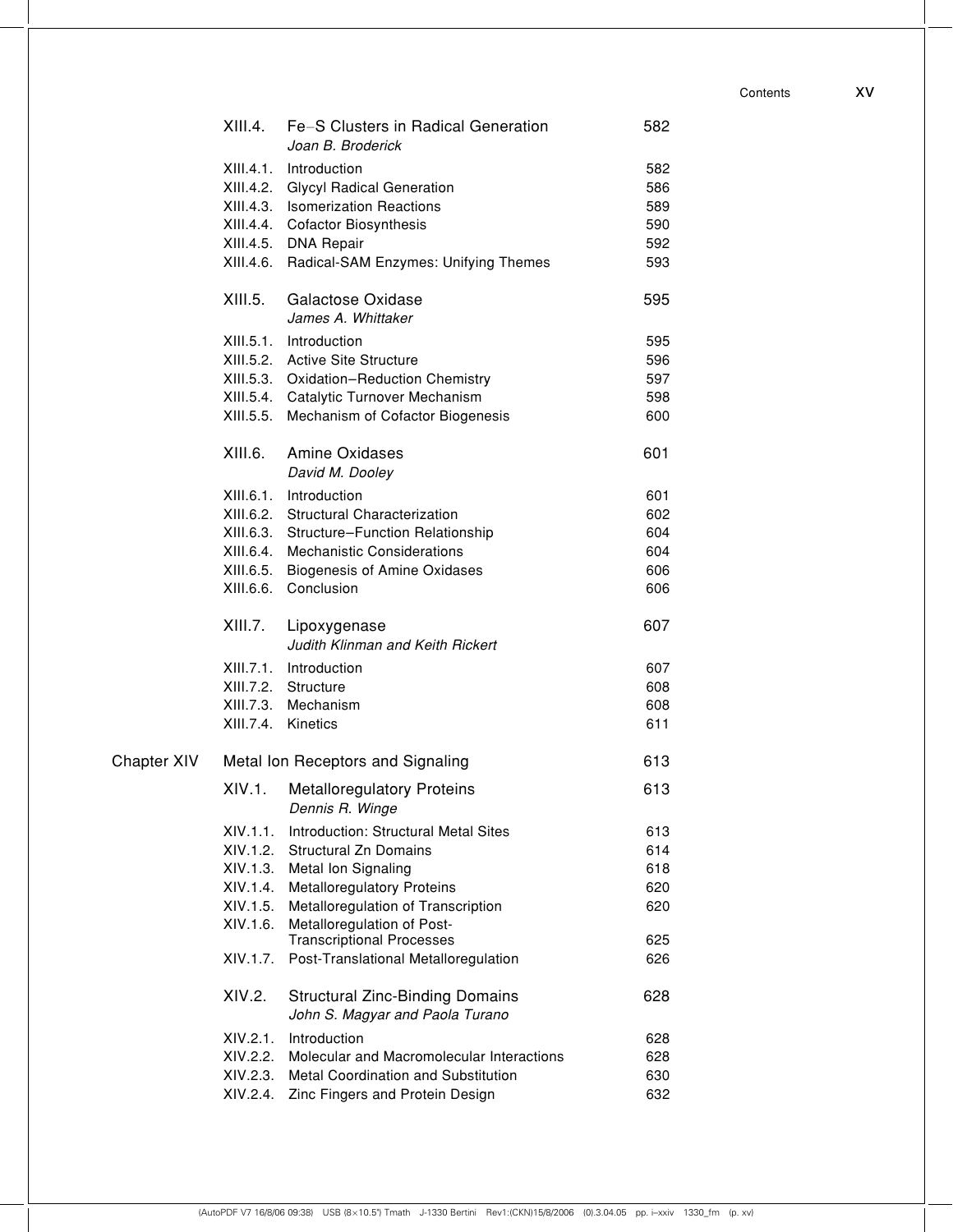xvi Contents

|              | XIV.3.                                                  | Calcium in Mammalian Cells<br>Torbjörn Drakenberg, Bryan Finn, and Sture Forsén                                                                                                     | 635               |
|--------------|---------------------------------------------------------|-------------------------------------------------------------------------------------------------------------------------------------------------------------------------------------|-------------------|
|              | XIV.3.1.<br>XIV.3.2.<br>XIV.3.3.<br>XIV.3.4.            | Introduction<br>Concentration Levels of $Ca^{2+}$ in Higher Organisms<br>The Intracellular Ca <sup>2+</sup> -Signaling System<br>A Widespread $Ca^{2+}$ -Binding Motif: The EF-Hand | 635<br>635<br>636 |
|              | XIV.3.5.                                                | $Ca2+$ Induced Structural Changes in<br>Modulator Proteins (Calmodulin, Troponin C)                                                                                                 | 639<br>641        |
|              | XIV.3.6.                                                | $Ca2+$ Binding in Buffer or Transporter Proteins                                                                                                                                    | 645               |
|              | XIV.4.                                                  | Nitric Oxide<br>Thomas L. Poulos                                                                                                                                                    | 647               |
|              | XIV.4.1.                                                | Introduction: Physiological Role<br>and Chemistry of Nitric Oxide                                                                                                                   | 647               |
|              | XIV.4.2.                                                | Chemistry of Oxygen Activation                                                                                                                                                      | 649               |
|              |                                                         | XIV.4.3. Overview of Nitric Oxide Synthase Architecture                                                                                                                             | 650               |
|              | XIV.4.4.                                                | Nitric Oxide Synthase Mechanism                                                                                                                                                     | 651               |
|              |                                                         | Cell Biology, Biochemistry, and Evolution: Tutorial I<br>Edith B. Gralla and Aram Nersissian                                                                                        | 657               |
|              |                                                         | T.I.1. Life's Diversity                                                                                                                                                             | 657               |
|              |                                                         | T.I.2. Evolutionary History                                                                                                                                                         | 666               |
|              |                                                         | T.I.3. Genomes and Proteomes                                                                                                                                                        | 668               |
|              |                                                         | T.I.4. Cellular Components                                                                                                                                                          | 670               |
|              |                                                         | T.I.5. Metabolism                                                                                                                                                                   | 685               |
|              |                                                         | Fundamentals of Coordination Chemistry: Tutorial II<br>James A. Roe, Bryan F. Shaw, and Joan Selverstone Valentine                                                                  | 695               |
|              | T.II.1.                                                 | Introduction                                                                                                                                                                        | 695               |
|              | T.I.I.2.                                                | Complexation Equilibria in Water                                                                                                                                                    | 695               |
|              | T.II.3.<br>T.II.4.                                      | The Effect of Metal lons on the $pK_a$ of Ligands<br>Ligand Specificity: Hard versus Soft                                                                                           | 698<br>698        |
|              | T.II.5.                                                 | Coordination Chemistry and Ligand-Field Theory                                                                                                                                      | 700               |
|              | T.II.6.                                                 | Consequences of Ligand-Field Theory                                                                                                                                                 | 703               |
|              | T.II.7.                                                 | Kinetic Aspects of Metal Ion Binding                                                                                                                                                | 708               |
|              | T.II.8.                                                 | <b>Redox Potentials and Electron-Transfer Reactions</b>                                                                                                                             | 709               |
| Appendix I   | Abbreviations                                           |                                                                                                                                                                                     | 713               |
| Appendix II  | Glossary                                                |                                                                                                                                                                                     | 717               |
| Appendix III | The Literature of Biological Inorganic Chemistry<br>727 |                                                                                                                                                                                     |                   |
| Appendix IV  |                                                         | Introduction to the Protein Data Bank (PDB)                                                                                                                                         | 729               |
|              |                                                         |                                                                                                                                                                                     |                   |

Index 731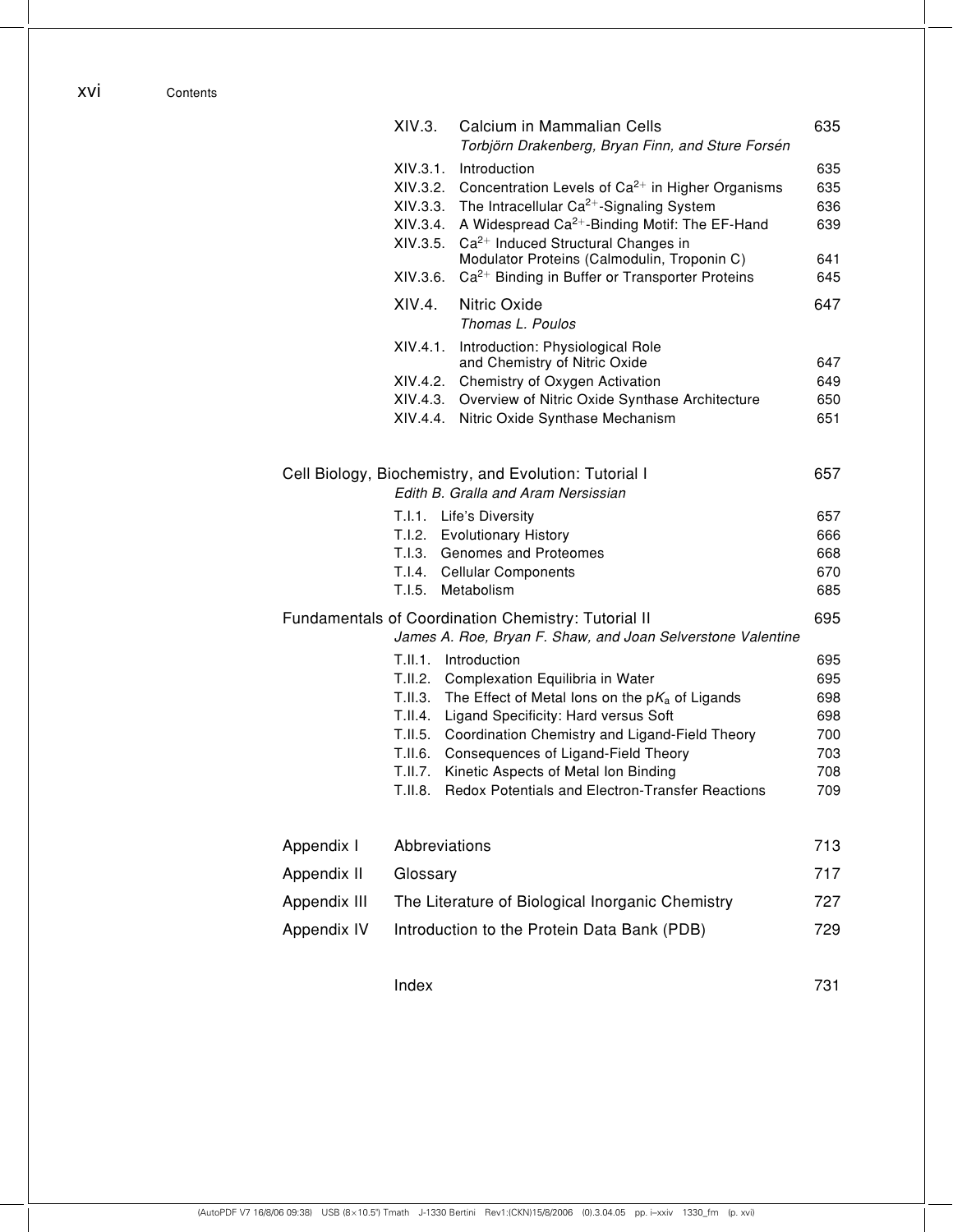## List of Contributors

Philip Aisen, Department of Physiology and Biophysics, Albert Einstein College of Medicine, Bronx, New York 10461

Michael W. W. Adams, Department of Biochemistry and Molecular Biology and Center for Metalloenzyme Studies, University of Georgia, Athens, Georgia 30602

Bruce A. Averill, Department of Chemistry, University of Toledo, Toledo, Ohio 43606

Gerald T. Babcock, Department of Chemistry, Michigan State University, East Lansing, Michigan 48828

Lucia Banci, Magnetic Resonance Center and Department of Chemistry, University of Florence, Sesto Fiorentino, Italy 50019

Helmut Beinert, Institute for Enzyme Research, University of Wisconsin, Madison, Wisconsin 53726

Ivano Bertini, Magnetic Resonance Center and Department of Chemistry, University of Florence, Sesto Fiorentino, Italy 50019

Joan B. Broderick, Department of Chemistry and Biochemistry, Montana State University, Bozeman, Montana 59717

Alison Butler, Department of Chemistry and Biochemistry, University of California, Santa Barbara, Santa Barbara, California 93106

Stefano Ciurli, Laboratory of Bioinorganic Chemistry, Department of Agro-Environmental Science and Technology, University of Bologna, I-40127, Bologna, Italy

J. A. Cowan, Chemistry, Ohio State University, Columbus, Ohio 43210

Valeria Culotta, Environmental Health Sciences, Johns Hopkins University School of Public Health, Baltimore, Maryland 21205

David M. Dooley, Department of Chemistry and Biochemistry, Montana State University, Bozeman, Montana 59717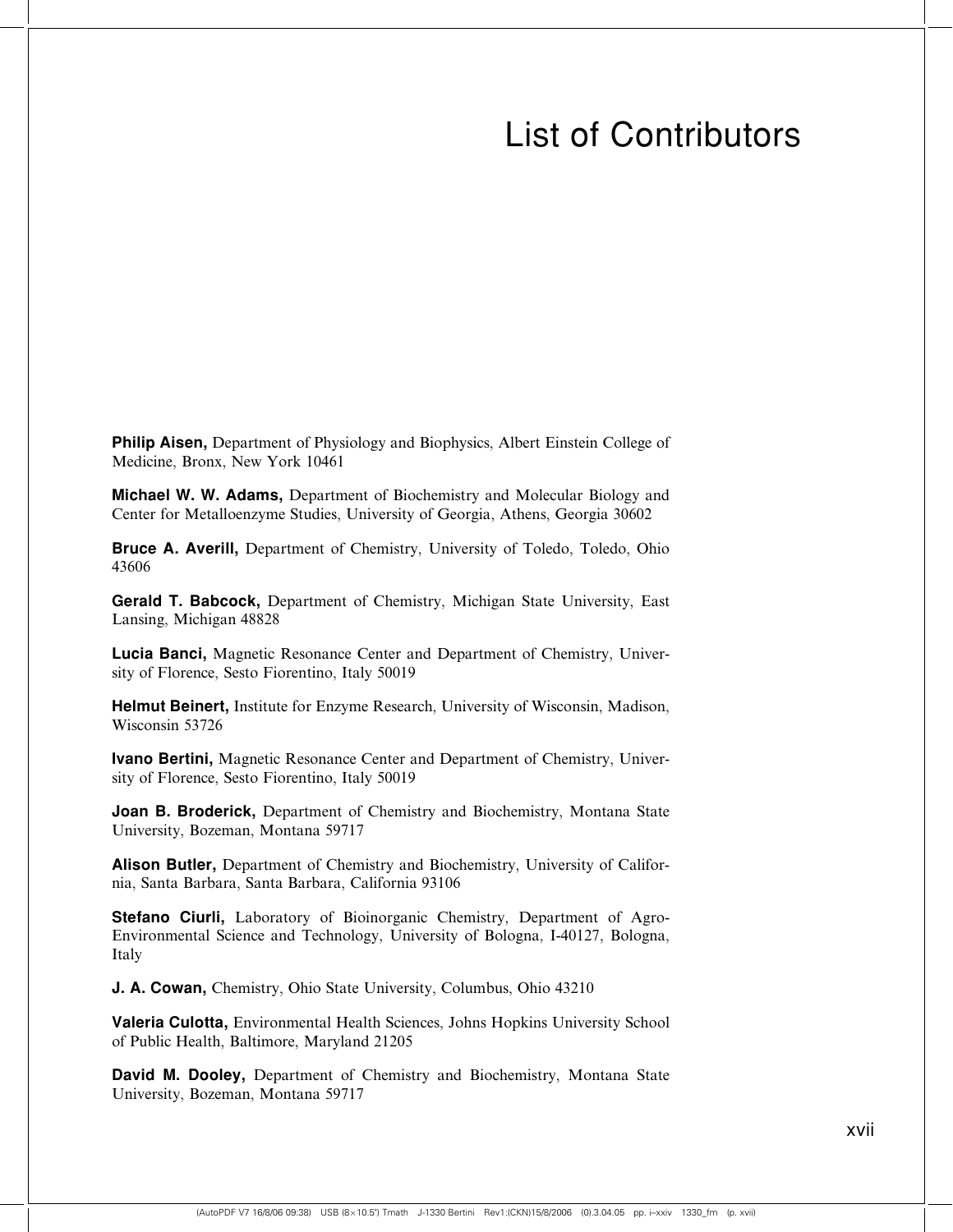### xviii List of Contributors

Torbjörn Drakenberg, Department of Biophysical Chemistry, Lund University, SE-22100 Lund, Sweden

David J. Eide, Department of Nutritional Sciences, University of Wisconsin, Madison, Wisconsin 53706

**Shelagh Ferguson-Miller,** Biochemistry and Molecular Biology, Michigan State University, East Lansing, Michigan 48824

Bryan Finn, IT Department, Swedish University of Agricultural Sciences, SE-23053 Alnarp, Sweden

Marc Fontecave, Université Joseph Fourier, CNRS–CEA, CEA–Grenoble, 38054 Grenoble, France

**Sture Forsén,** Department of Biophysical Chemistry, Lund University, SE-22100 Lund, Sweden

C. David Garner, The School of Chemistry, The University of Nottingham, Nottingham NG7 2RD, United Kingdom

Edith B. Gralla, Department of Chemistry and Biochemistry, UCLA, Los Angeles, California 90095

Harry B. Gray, Beckman Institute, California Institute of Technology, Pasadena, California 91125

Hans-Juergen Hartmann, Anorganische Biochemie Physiologisch Chemisches Institut, University of Tübingen, Tübingen, Germany

James A. Ibers, Department of Chemistry, Northwestern University, Evanston, Illinois 60208

Geoffrey B. Jameson, Centre for Structural Biology, Institute of Fundamental Sciences, Chemistry, Massey University, Palmerston North, New Zealand

M. Claire Kennedy, Department of Chemistry, Gannon University, Erie, Pennsylvania 16561

**Judith Klinman,** Departments of Chemistry and of Molecular and Cell Biology, University of California, Berkeley, Berkeley, California 94720

Jean LeGall, Instituto de Tecnologia Química e Biológica, Universidade Nova de Lisboa, Oeiras, Portugal

Peter F. Lindley, Instituto de Tecnologia Química e Biológica, Universidade Nova de Lisboa, Oeiras, Portugal

Yi Lu, Department of Chemistry, University of Illinois at Urbana-Champaign, Urbana, Illinois 61801

Claudio Luchinat, Magnetic Resonance Center and Department of Agricultural Biotechnology, University of Florence, Sesto Fiorentino, Italy 50019

Thomas J. Lyons, Department of Chemistry, University of Florida, Gainesville, Florida 32611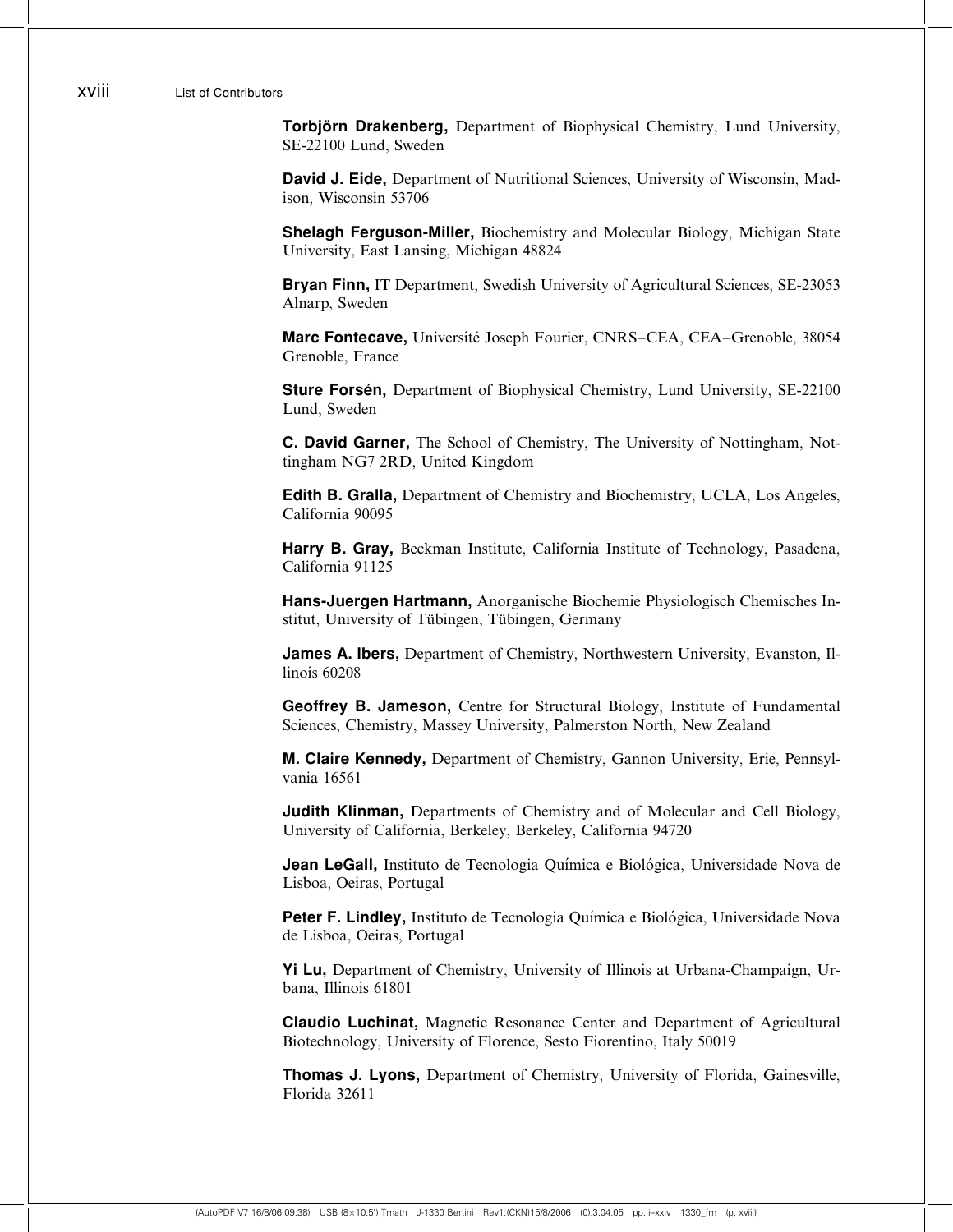John S. Magyar, Beckman Institute, California Institute of Technology, Pasadena, California 91125

Stephen Mann, School of Chemistry, University of Bristol, Bristol BS8 1TS, United Kingdom

Michael J. Maroney, Department of Chemistry, University of Massachusetts, Amherst, Amherst, Massachusetts 01003

Jonathan McMaster, The School of Chemistry, The University of Nottingham, Nottingham NG7 2RD, United Kingdom

Christopher Muncie, School of Chemistry, University of Edinburgh, Edinburgh, United Kingdom

Aram Nersissian, Chemistry Department, Occidental College, Los Angeles, California 90041

William E. Newton, Department of Biochemistry, The Virginia Polytechnic Institute and State University, Blacksburg, Virginia 24061

Thomas V. O'Halloran, Chemistry Department, Northwestern University, Evanston, IL 60208

Thomas L. Poulos, Departments of Molecular Biology and Biochemistry, Chemistry, and Physiology and Biophysics, University of California, Irvine, Irvine, California 92617

Lawrence Que, Jr., Department of Chemistry and Center for Metals in Biocatalysis, University of Minnesota, Minneapolis, Minnesota 55455

Stephen W. Ragsdale, Department of Biochemistry, University of Nebraska, Lincoln, Nebraska 68588

Keith Rickert, Department of Cancer Research WP26-462, Merck & Co., P. O. Box 4, West Point, Pennsylvania 19486

**James A. Roe, Department of Chemistry and Biochemistry, Loyola Marymount** University, Los Angeles, California 90045

Roopali Roy, Department of Biochemistry and Molecular Biology and Center for Metalloenzyme Studies, University of Georgia, Athens, Georgia 30602

Peter J. Sadler, School of Chemistry, University of Edinburgh, Edinburgh, United Kingdom

Bibudhendra Sarkar, Structural Biology and Biochemistry, The Hospital for Sick Children and the University of Toronto, Toronto, Ontario M5G1X8 Canada

Bryan F. Shaw, Department of Chemistry and Biochemistry, UCLA, Los Angeles, California 90095

Michelle A. Shipman, School of Chemistry, University of Edinburgh, Edinburgh, United Kingdom

Edward I. Stiefel, Department of Chemistry, Princeton University, Princeton, New Jersey 08544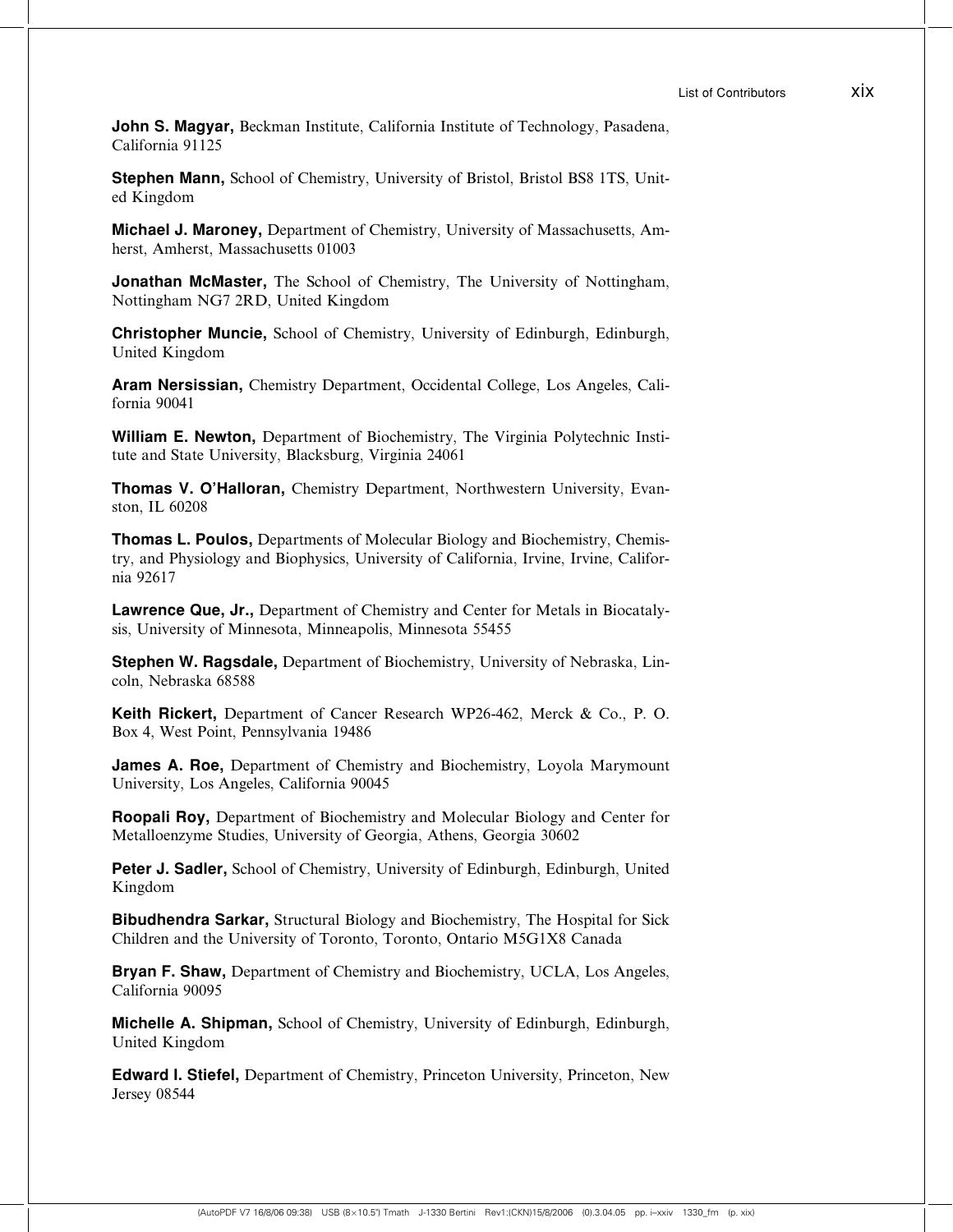#### xx List of Contributors

JoAnne Stubbe, Departments of Chemistry and Biology, Massachusetts Institute of Technology, Cambridge, Massachusetts 02139

Elizabeth C. Theil, Children's Hospital Oakland Research Institute and the University of California, Berkeley, Oakland, California 94609

Paola Turano, Magnetic Resonance Center and Department of Chemistry, University of Florence, Sesto Fiorentino, Italy 50019

Joan Selverstone Valentine, Department of Chemistry and Biochemistry, UCLA, Los Angeles, California 90095

Ulrich Weser, Anorganische Biochemie Physiologisch Chemisches Institut, University of Tübingen, Tübingen, Germany

James W. Whittaker, Environmental and Biomolecular Systems, Oregon Health and Science University, Beaverton, Oregon 97006

Dennis R. Winge, Departments of Medicine and Biochemistry, University of Utah Health Sciences Center, Salt Lake City, Utah 84132

Jay R. Winkler, Beckman Institute, California Institute of Technology, Pasadena, California 91125

António V. Xavier, Instituto de Tecnologia Química e Biológica, Universidade Nova de Lisboa, Oeiras, Portugal

Charles Yocum, Chemistry and MCD Biology, University of Michigan, Ann Arbor, Michigan 48109

Shinya Yoshikawa, Department of Life Science, University of Hyogo, Kamigohri Akoh, Hyogo 678-1297, Japan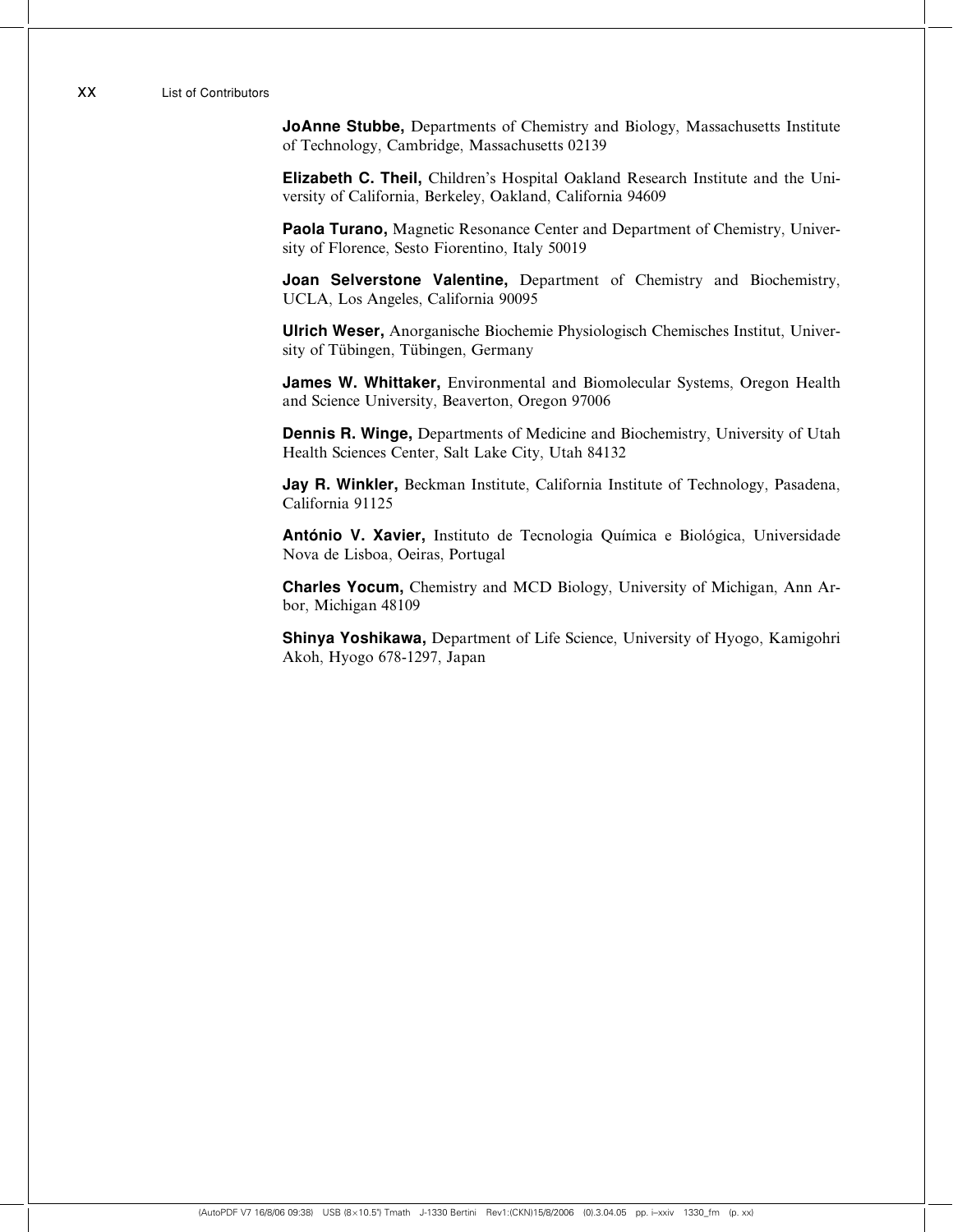### Preface

Life depends on the proper functioning of proteins and nucleic acids that very often are in combinations with metal ions. Elucidation of the structures and reactivities of metalloproteins and other metallobiomolecules is the central goal of biological inorganic chemistry.

One of the grand challenges of the  $21<sup>st</sup>$  century is to deduce how a specific gene sequence codes for a metalloprotein. Such knowledge of genomic maps will contribute to the goal of understanding the molecular mechanisms of life. Specific annotations to a sequence often allude to the requirement of metals for protein function, but it is not yet possible to read that information from sequence alone. Work in biological inorganic chemistry is critically important in this context.

Our goal at the outset was to capture the full vibrancy of the field in a textbook. Our book is divided into Part A, ''Overviews of Biological Inorganic Chemistry,'' which sets forth the unifying principles of the field, and Part B, ''Metal Ion Containing Biological Systems,'' which treats specific systems in detail. Tutorials are included for those who wish to review the basics of biology and inorganic chemistry; and the Appendices provide useful information, as does ''Physical Methods in Bioinorganic Chemistry'' (see Appendix III), which we highly recommend.

Biological inorganic chemistry is a very hot area. It has been our good fortune to work with many exceptionally talented contributors in putting together a volume that we believe will be a valuable resource both for young investigators and for more senior scholars in the field.

—The Editors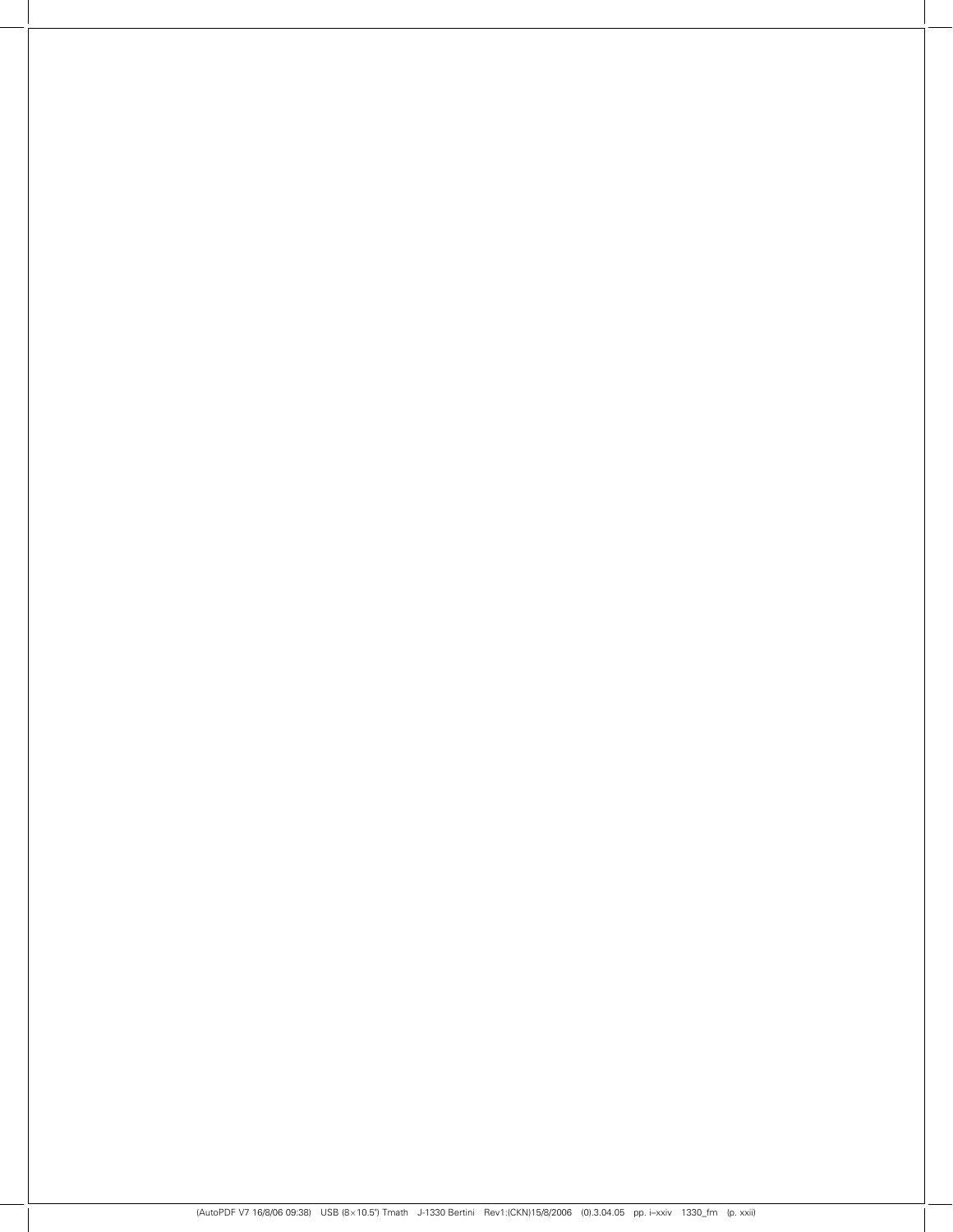## Acknowledgements

Working with so many gifted authors has been a real treat for us. The project also has presented many challenges. We would not have made it to the finish line without the able assistance of many colleagues. First and foremost, the brilliant editorial hand of Jeannette Stiefel made the manuscript a real book rather than just a random collection of vignettes. We cannot thank Jeannette enough for her contributions to the final product. In Florence, Paola Turano kept everyone in line; she was simply fantastic! At Caltech, John Magyar helped immensely in reading all the proof sheets and offering many suggestions for improvements. Both John and Paola played a leading role in the most critical stages of the project.

We are greatly in debt to Larry Que for his contributions; in addition to numerous helpful suggestions over the course of the project, Larry worked very closely with us in all aspects of writing and editing Chapter 11. We only have ourselves to blame if the final product does not meet his very high standards.

Edith Gralla, Aram Nersissian, and Bryan Shaw at UCLA, and Jim Roe at Loyola Marymount put together tutorials that have greatly enhanced the pedagogical value of the book. The book was class tested at Princeton and UCLA. We thank all the students who made helpful comments.

We lost three coauthors during the course of the project. Jerry Babcock, Jean Le-Gall, and Antonio Xavier were great scientists and dear friends. We miss them very much.

Our publisher, Bruce Armbruster, and his team at University Science Books cheered us on through what seemed to some of us to be an eternity. We especially thank Kathy Armbruster for her patience and unwavering support, Jane Ellis for her persistence and good humor, and Mark Ong for putting all the pieces together to bring the project to a successful conclusion. We acknowledge six other colleagues: Catherine May and Rick Jackson at Caltech; Margaret Williams and Rhea Rever at UCLA; Ingrid Hughes at Princeton; and Simona Fedi at CERM (Florence) with thanks for their dedication to our cause.

Ivano Bertini Harry B. Gray Edward I. Stiefel Joan Selverstone Valentine

xxiii